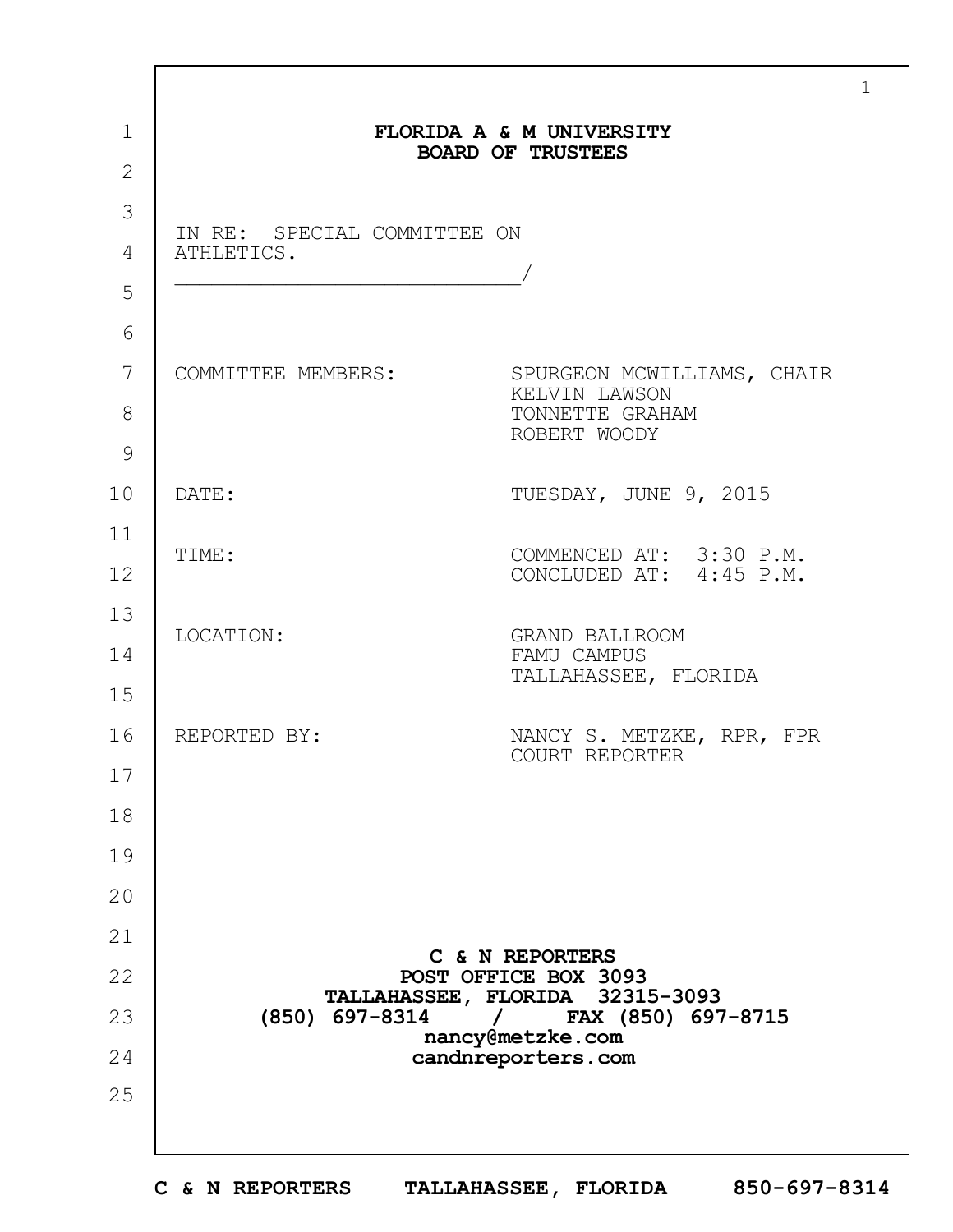|                | $\overline{2}$                                                     |
|----------------|--------------------------------------------------------------------|
| $\mathbf 1$    |                                                                    |
| $\mathbf{2}$   | ALSO PRESENT:                                                      |
| 3              |                                                                    |
| $\overline{4}$ | Betty Grable                                                       |
| 5              | Torey Alston<br>Rufus Montgomery<br>Kimberly Moore<br>Cleve Warren |
| $6\,$          | Karl White<br>Belinda Shannon                                      |
| $\overline{7}$ |                                                                    |
| $\,8\,$        |                                                                    |
| $\mathcal{G}$  | $\star$<br>$\star$<br>$\star$<br>$\star$                           |
| $10$           |                                                                    |
| $11$           |                                                                    |
| $12$           |                                                                    |
| 13             |                                                                    |
| 14             |                                                                    |
| $15$           |                                                                    |
| 16             |                                                                    |
| $17$           |                                                                    |
| $1\,8$         |                                                                    |
| 19             |                                                                    |
| $20$           |                                                                    |
| $21\,$         |                                                                    |
| 22             |                                                                    |
| 23             |                                                                    |
| $2\sqrt{4}$    |                                                                    |
| 25             |                                                                    |
|                |                                                                    |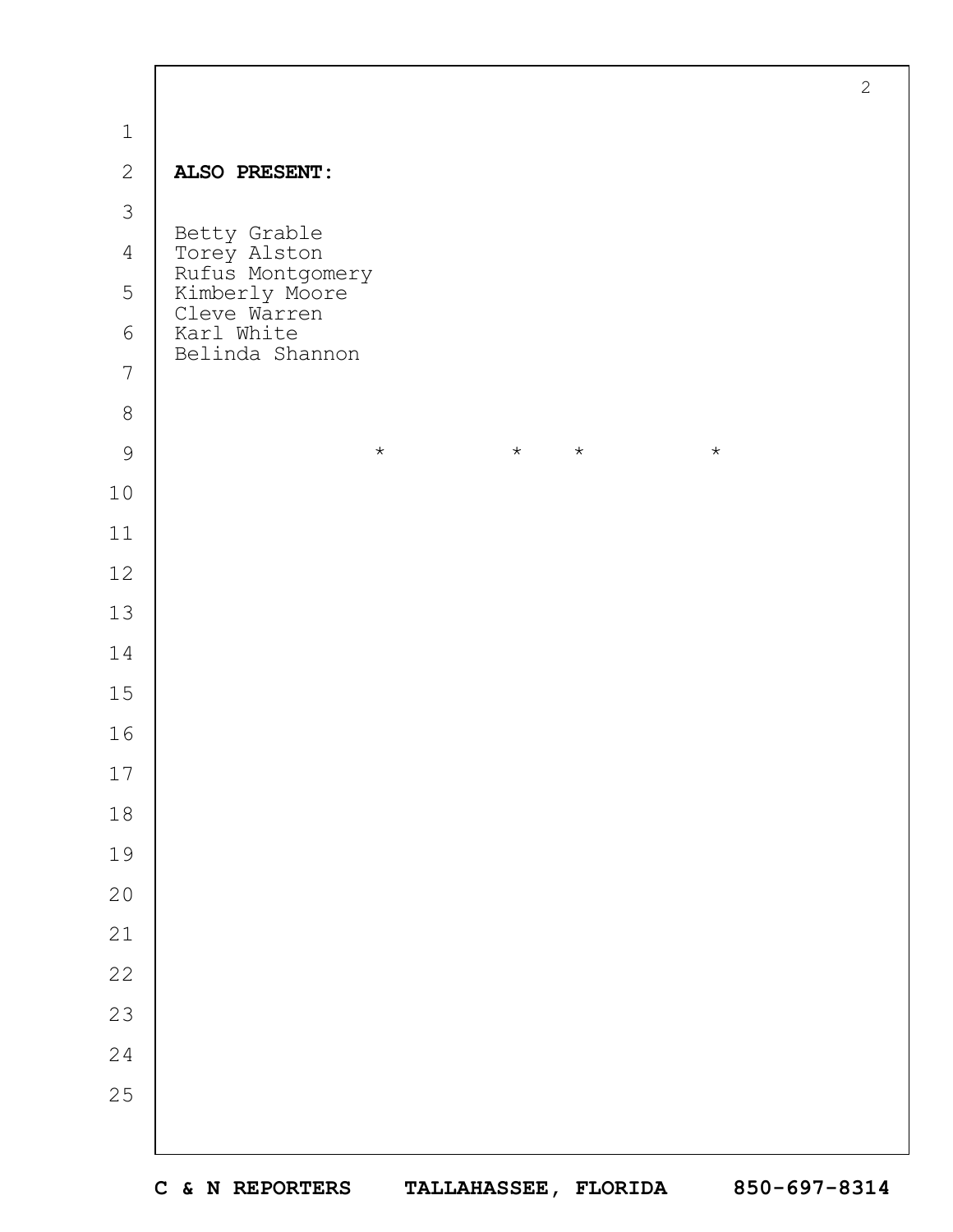|              | 3                                                   |
|--------------|-----------------------------------------------------|
| 1            | SPECIAL COMMITTEE ON ATHLETICS                      |
| $\mathbf{2}$ |                                                     |
| 3            | TRUSTEE MCWILLIAMS: Good afternoon, and             |
| 4            | welcome to the meeting of the Special Committee on  |
| 5            | Athletics. I call this meeting to order.            |
| 6            | Attorney Barge-Miles, will you please call the      |
| 7            | roll?                                               |
| 8            | ATTORNEY BARGE-MILES: Trustee Boyce.                |
| 9            | (NO RESPONSE).                                      |
| 10           | ATTORNEY BARGE-MILES: Trustee Graham.               |
| 11           | TRUSTEE GRAHAM: Here.                               |
| 12           | ATTORNEY BARGE-MILES: Trustee Lawson.               |
| 13           | TRUSTEE LAWSON: Here.                               |
| 14           | ATTORNEY BARGE-MILES: Trustee McWilliams.           |
| 15           | TRUSTEE MCWILLIAMS: Here.                           |
| 16           | ATTORNEY BARGE-MILES: Trustee Woody.                |
| 17           | TRUSTEE WOODY: Here.                                |
| 18           | ATTORNEY BARGE-MILES: Mr Chair, you have a          |
| 19           | quorum.                                             |
| 20           | TRUSTEE MCWILLIAMS: Thank you very much.            |
| 21           | This is the $-$ I quess we'd call it the            |
| 22           | organizational committee -- or organization meeting |
| 23           | for this Committee, and I welcome everybody on the  |
| 24           | Board to participate.                               |
| 25           | The members of the Committee were sent some         |
|              |                                                     |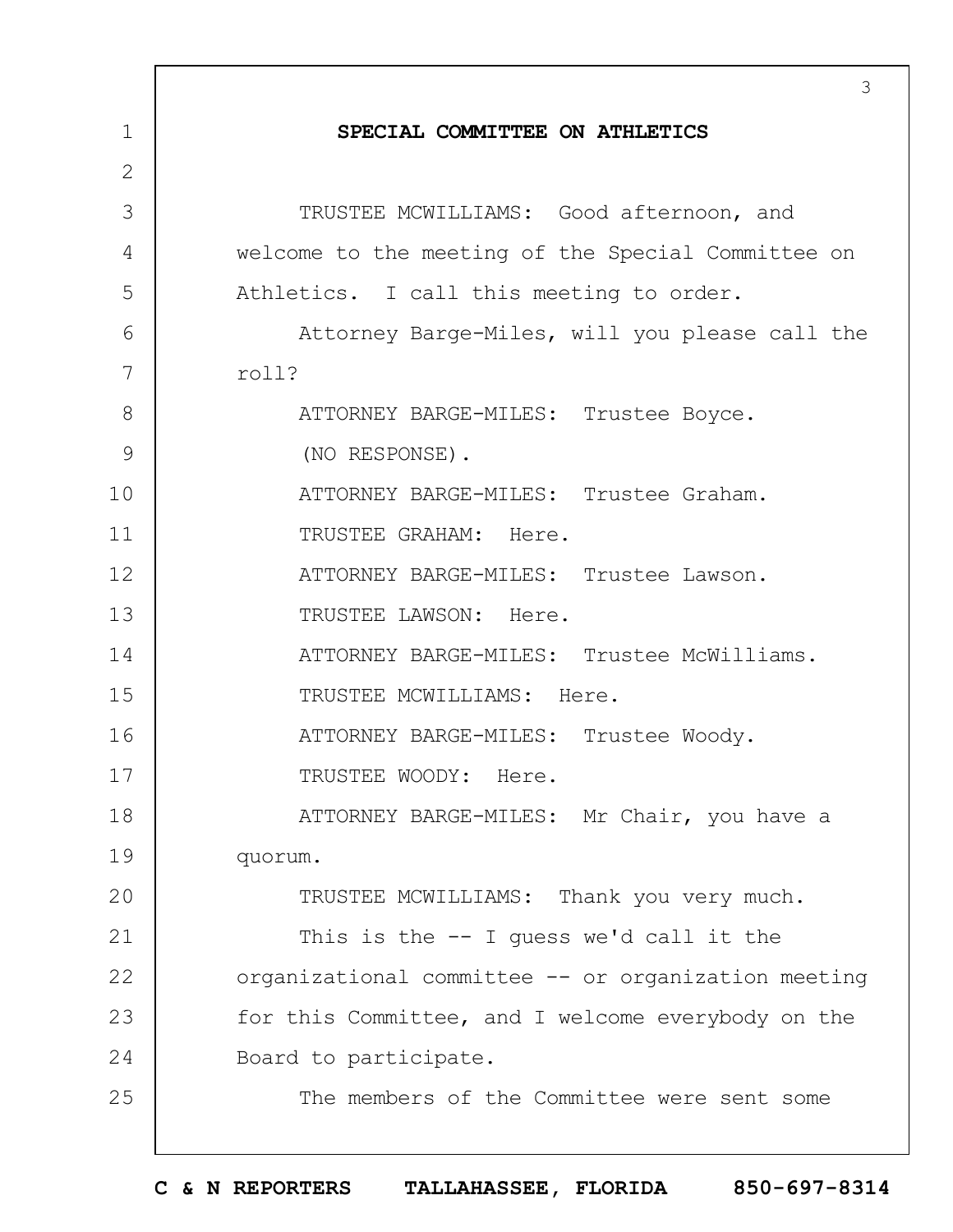background information. I hope you've had a chance to review it. One of the items was the directive from Chairman Montgomery, and we'll go through that.

1

2

3

4

5

6

7

8

9

10

17

18

Another was the consultant's report that the Athletic Department received perhaps a year ago, I think, and that's a lot of information. I don't know if everybody has had a chance to review it, but it's very important for this Committee and really for the whole Board to be familiar with.

11 12 13 14 15 16 The third thing is status of compliance and APR issues, and I'm going to probably ask the AD to answer any questions we have about that; and full budget update and projections, again we'll ask the AD to assist us on that. We have all the information.

> Any questions before we get started? (NO RESPONSE).

19  $20$ 21 22 TRUSTEE MCWILLIAMS: Okay. No questions, let's just get started with the oversight requirements directed from Chair Montgomery, oversight areas of responsibility.

23 24 25 First, we were to provide functional oversight to the Athletic Department; and, second, develop and present a vision for FAMU athletics.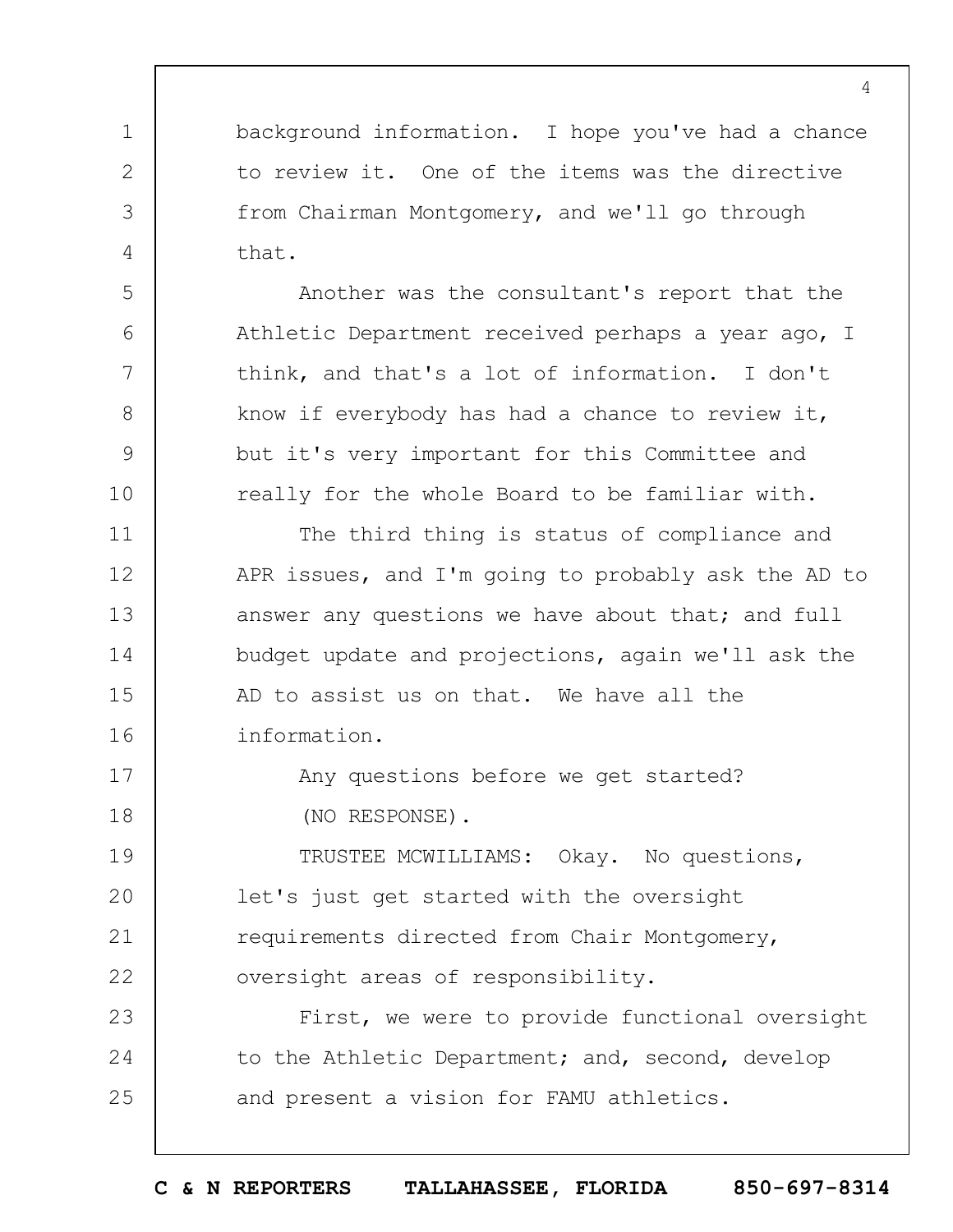Oversight areas of responsibility, and if you read the charge, what I've done is gone through that document and kind of grouped whatever I could group in a way that we could address it.

1

2

3

4

5

6

7

8

9

10

11

12

A, the Committee shall annually review and consider policies relating to the Division of Athletics for adherence to its mission: The academic success of our student athletes, the complete integrity of the program, and athletic competitiveness. The Committee shall also review adherence to Presidential goals for intercollegiate athletics.

13 14 15 16 17 18 19 And there we have -- I said annual comprehensive review by the Committee, and consideration would be November or December, kind of after the end of the football season is what I thought about that; but does anybody have a different feel about that for an annual report? (NO RESPONSE).

 $20$ 21 TRUSTEE MCWILLIAMS: Good, so that's what we'll do on that one.

22 23 24 25 B, the Committee shall, on an annual basis, receive and review a State of the Athletic Department Report from the President. And I suggested that the President's annual report on

**C & N REPORTERS TALLAHASSEE, FLORIDA 850-697-8314**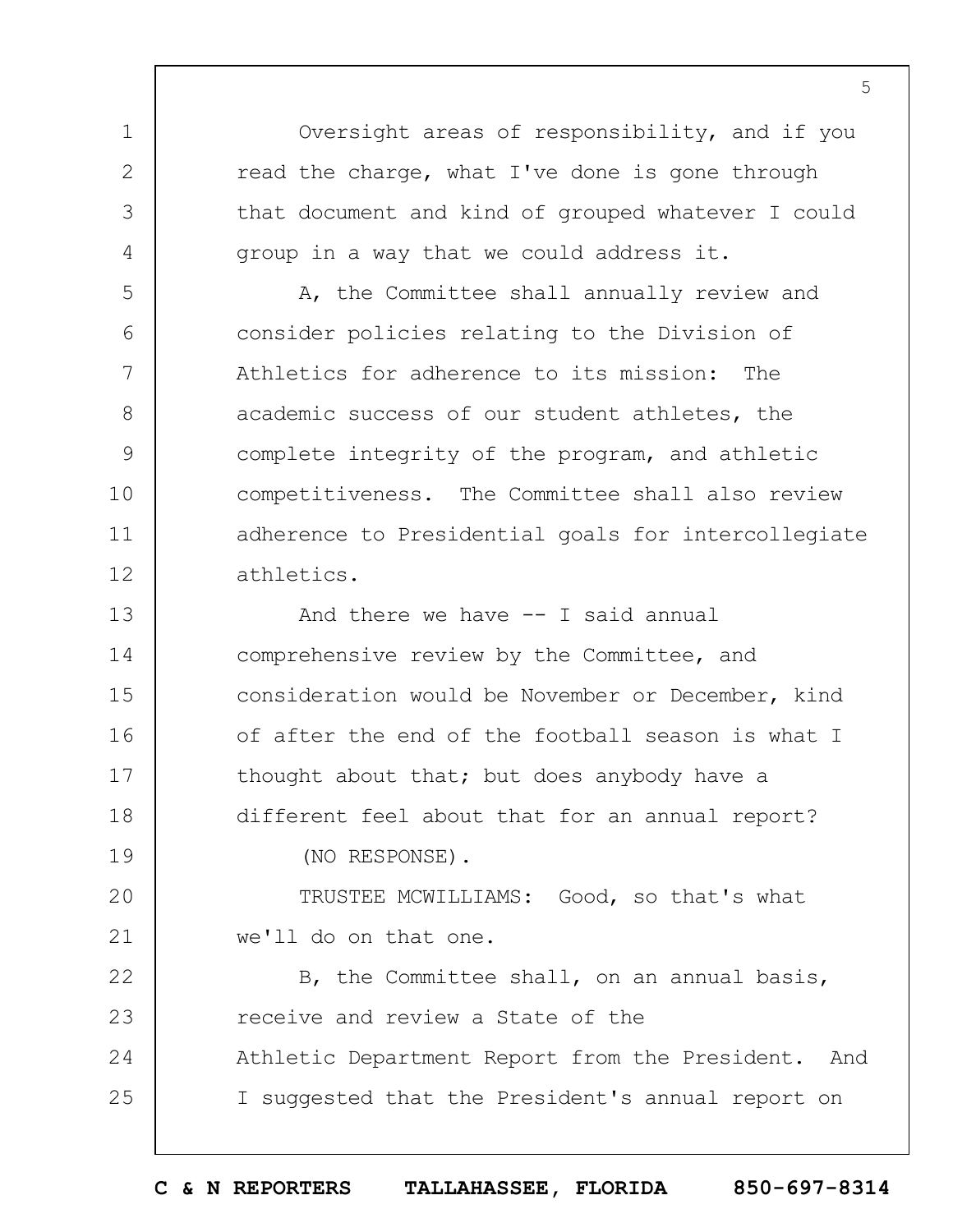the state of the Athletic Department should occur sometime at the beginning of the school year, maybe August or September when we're getting ready to get started. If no one has any differences, then we'll keep moving. Any differences of opinion?

(NO RESPONSE).

1

2

3

4

5

6

7

8

9

10

11

19

 $20$ 

TRUSTEE MCWILLIAMS: Okay. The Committee - this is C, the Committee shall twice annually review and consider the admissions, grades, and graduation success rates of student athletes as part of the State of the Department Report.

12 13 14 15 16 17 18 So I suggested that biannual APR review by the Committee, and I said consider including the first review annually as part of the comprehensive report, and then follow the second annually six months later. And those reports would include information on admissions, grades, progression, and graduation rates.

And anyone can stop me at any time, but I'm going to just keep moving otherwise.

21 22 23 24 25 D, the Committee shall review and consider policies related to the overall student athlete experience to ensure student athletes are afforded the opportunity to enjoy a well-balanced academic, social, and athletic experience and are provided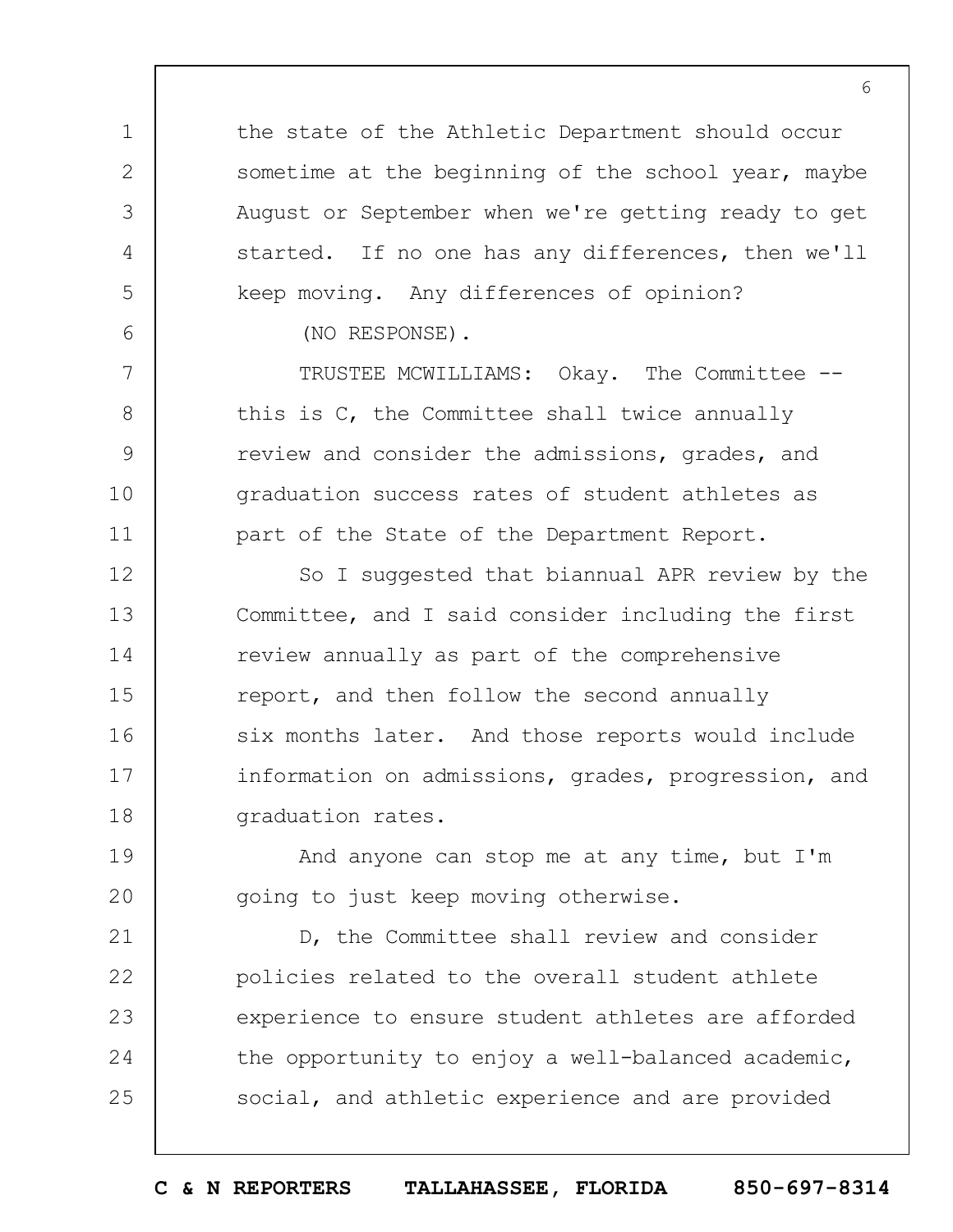the resources necessary to ensure their success academically as well as competitively.

1

2

3

4

5

 $6\overline{6}$ 

7

8

9

10

11

12

On that charge, we say overall student athletic experience and program compliance reports from the Department should be available before review by Committee members prior to -- it should be, for a review by the Committee members prior to the 8/15 Board of Trustees meeting; therefore, the report should be available -- or thereafter, rather, the report should be available to Committee members annually at least 60 days before the Committee's annual comprehensive review.

13 14 15 16 17 So the comprehensive review is done annually in November or December, and then we would expect a report after this year somewhere around October; but this year we'd like to have it by the August meeting.

18 19  $20$ 21 22 The Committee shall at least annually review and consider program compliance with Title 9, NCAA and Conference regulations, institutional policies, and other related laws; and then I say, see overall students in Section D.

23 24 25 The Committee shall  $-$ - this is  $F -$ - the Committee shall be notified on a timely basis of issues that may affect the integrity and reputation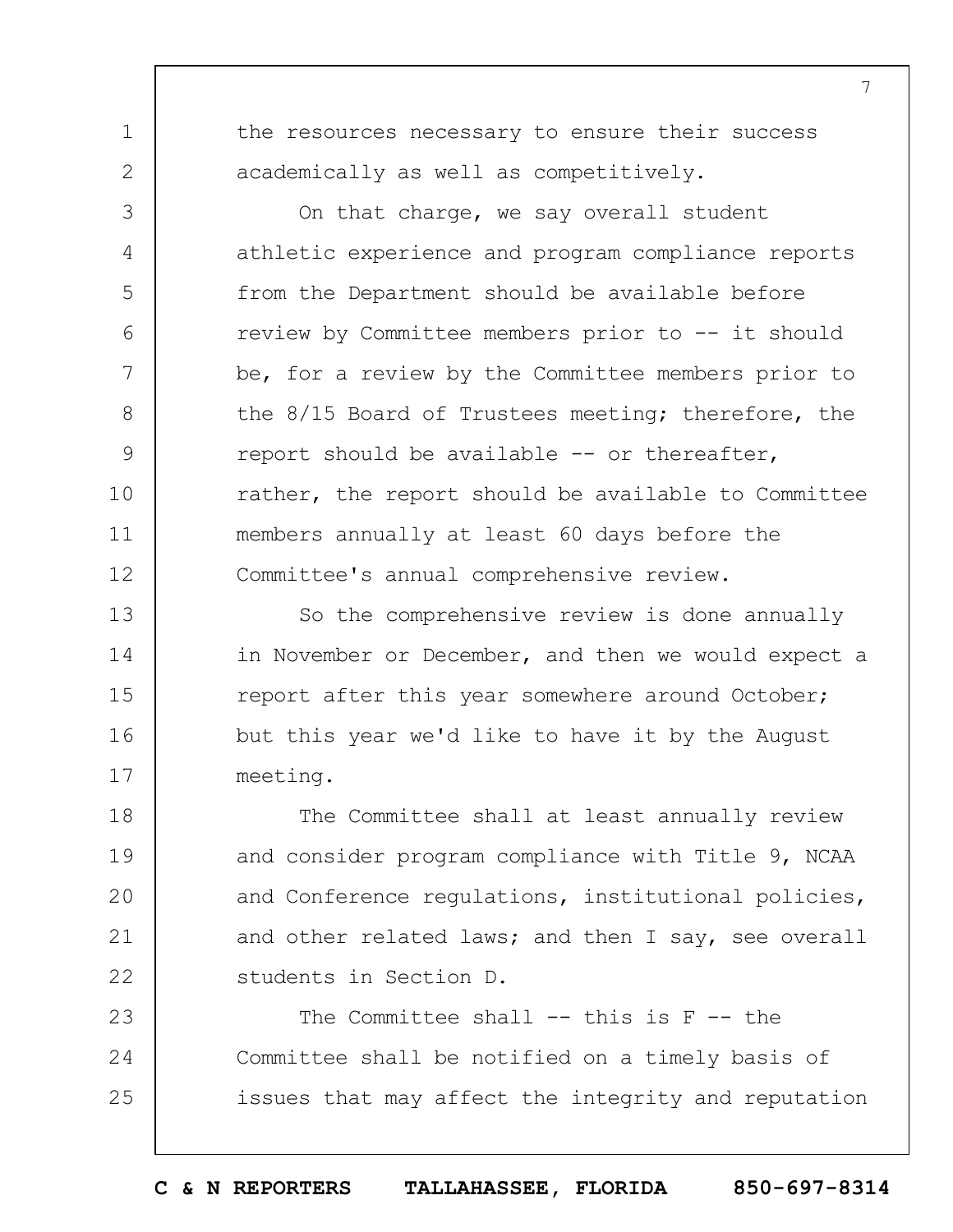of the athletic programs and shall review and consider policies where necessary to ensure the program complies with all relevant regulations and maintains the highest standards of excellence.

1

2

3

4

5

6

7

8

9

And I say notifications and consultations should be timely as indicated by Chairman Montgomery's directive. I don't think we need to put a time frame on that, everybody knows what timely means.

10 11 12 13 14 15 The Committee shall be consulted to allow for review and consideration of any plans that could potentially affect the campus environment for athletes. And, again, notifications and consultation should be timely as indicated by the Chair.

16 17 18 19  $20$ 21 22 23 24 25 H, the Committee shall be kept apprised of decisions, large donations, or commercial offers that could impact in a significant way the financial landscape of any of the athletics programs to include any contract renewals or changes or additions to the employment contract of high-level athletics personnel, including but not limited to athletic directors, the coaches of the men's basketball team, women's basketball team, and the football team, or any other athletics employee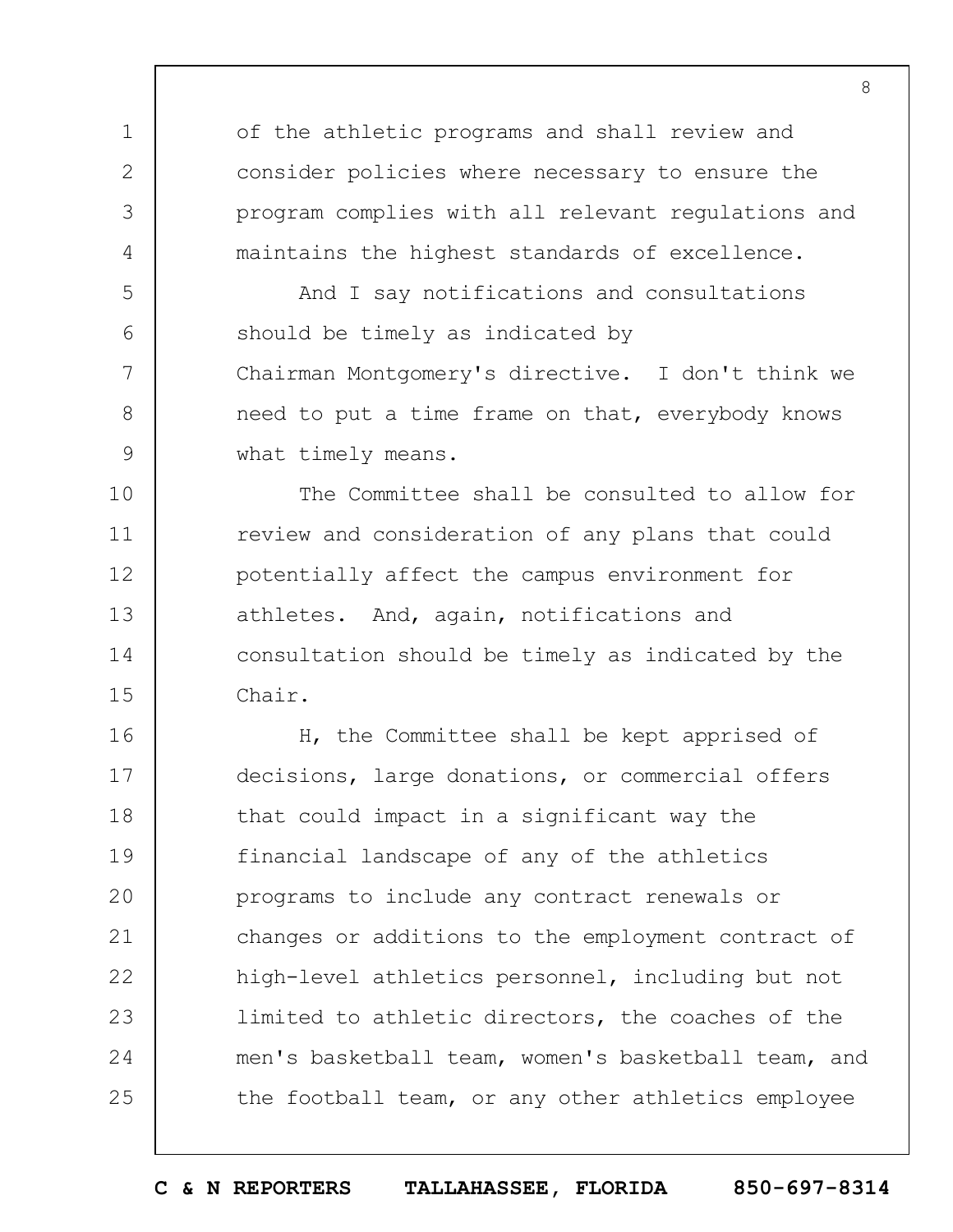whose proposed total compensation exceeds \$100,000.

And I and the Committee shall be promptly advised of the development and implementation of general and strategic plans for athletics and on any proposals to add, eliminate, or change the status of the athletic program.

7 8 9 10 11 12 13 14 J, the Committee will be on the agenda at the regular Board meeting in June, which we are. And I will commence the consultation with the President and the Athletic Director regarding the development and implementation of the general and strategic plans that are mandated here for athletics and report on the status or progress by the August 15th Board of Trustees meeting.

15 16 So if you have any questions or suggestions or comments on any of those items.

17 CHAIRMAN MONTGOMERY: Mr. Chair.

18 TRUSTEE MCWILLIAMS: Yes.

1

2

3

4

5

6

21

19  $20$ CHAIRMAN MONTGOMERY: I just had a brief comment over here, Montgomery.

TRUSTEE MCWILLIAMS: Yes.

22 23 24 25 CHAIRMAN MONTGOMERY: The purpose of the Special Committee, and at least my rationale behind appointing a special committee, is to fix the challenges that we've had in athletics. I have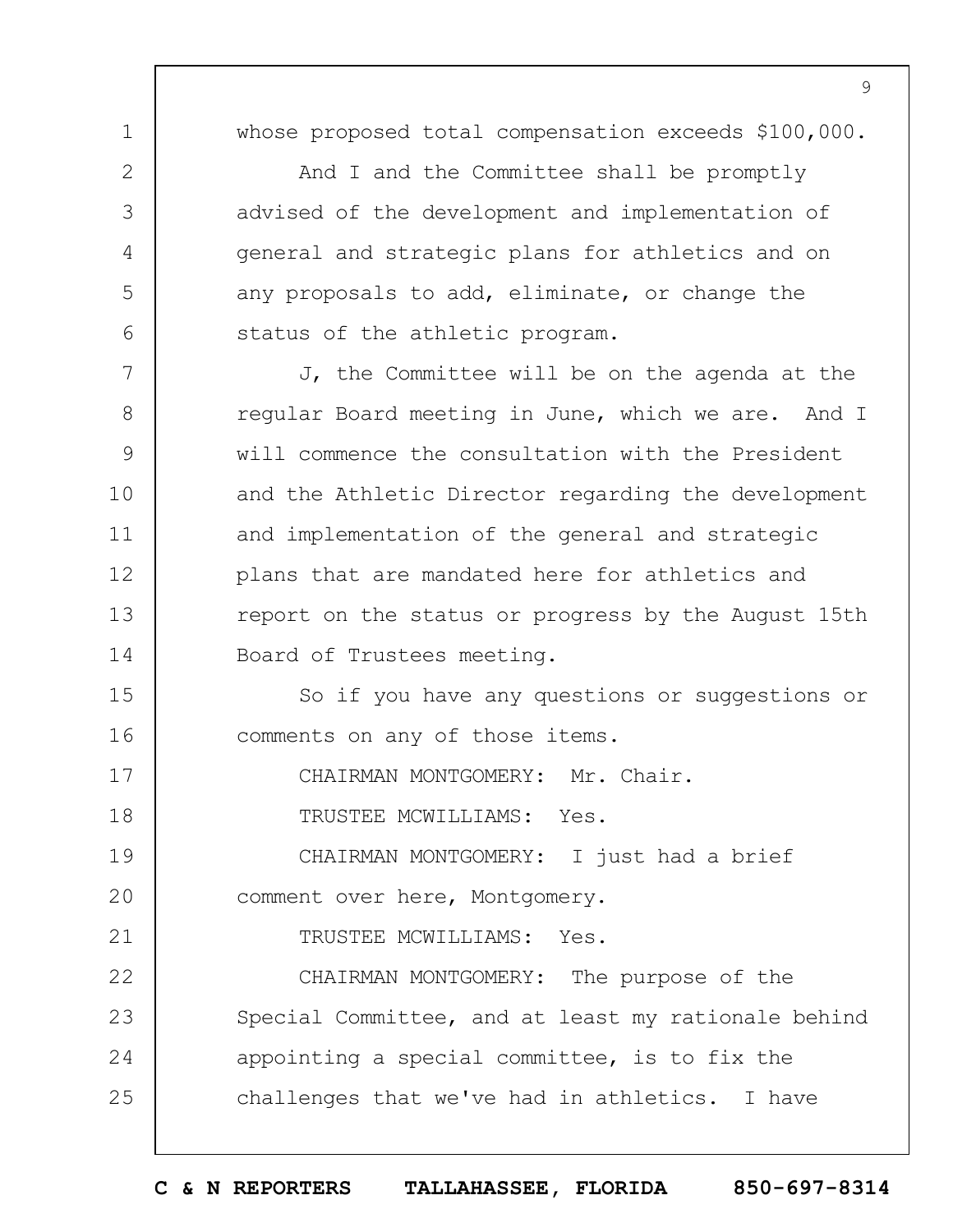received and been on the receiving end of communication from the current Athletic Director, and the information has been free-flowing to the extent that I believe possible.

1

2

3

4

5

6

7

8

9

10

11

12

13

14

15

25

If you'll note on each of the oversight areas, they're not attempts to influence or direct from an operational perspective. There are action items, and they all say review and consider, receive and review, review and consider, shall be notified, consulted, apprised, advised.

And so the spirit behind this is simply that the Committee will be in a position to have the best information available, and then from that point be able to set a vision and strategy for where we want our Athletics Department to be.

16 17 18 19  $20$ 21 22 23 24 I've heard the question numerous times over the years, but I don't believe we have, in all fairness, communicated what we want our Athletics Department to be. And so to the extent that this Committee can do that going forward, one area -- well, excuse me, two areas, you talked - it says notifications and consultations as indicated by Chairman Montgomery's directive. I'll give you an example.

If there's -- like we got some bad news about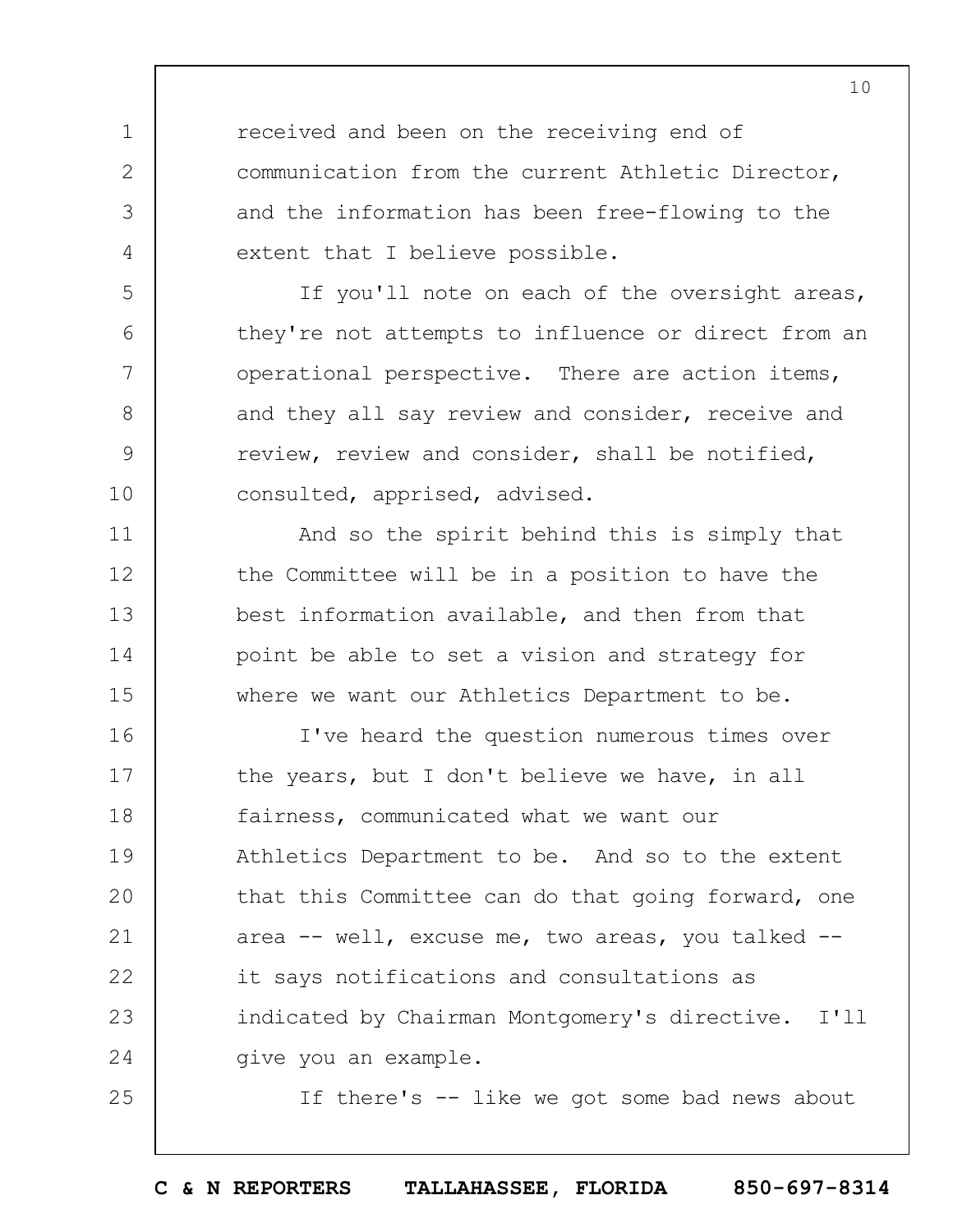the sports program. Well, you know, you don't want to make it so granular that you say the Chief Executive needs to report to us immediately or within an hour or so, but we do want to evolve to the point where we get the information before somebody else notifies us or before the media notifies us.

1

2

3

4

5

6

7

8

9

10

11

12

13

With previous administrations, I was very specific in asking that we receive these type of Board level -- or information that the Board would be interested in, like within one hour of the receipt of the President. All it is is passing on whether it's bad news or whether it's good news.

14 15 16 17 18 19  $20$ 21 And so to the extent that the Committee knows what our process is in terms of receipt of this information or how you would proceed in terms of giving the President the sense of this, keeping in mind that this is not directed toward Doctor Mangum, this is directed toward the position so that it may outlive us in our capacities as members of the Board.

22 23 24 25 TRUSTEE MCWILLIAMS: Thank you, Mr. Chair. I've had ongoing discussions with the AD, I guess since our trip to Boston, about all of this, and I have not discussed it directly with the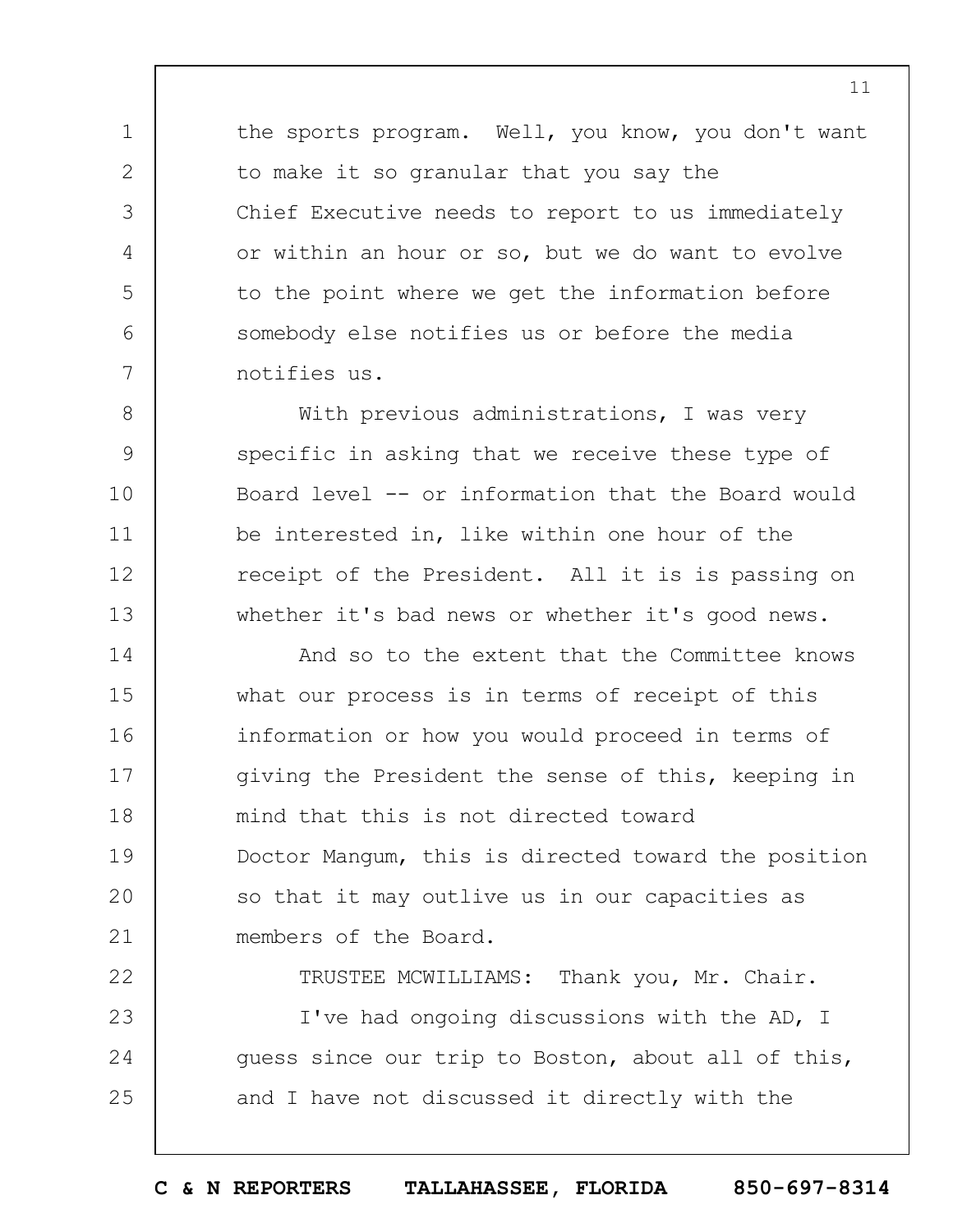President but plan to do so pursuant to this meeting. I have had no suggestion from the AD or the President that we were overreaching or doing anything of the sort.

1

2

3

4

5

6

7

8

9

22

23

24

25

We have a lot of problems in athletics. We're going to have to get together again and try and fix it, so I don't think that's a problem right now, and I don't anticipate that it will be, so we're going to move on.

10 11 12 13 14 The next item would be -- before we hear from the AD, could we hear from VP Cas  $-$  not VP Cassidy -- Givens rather, on the NCAA, the status of the NCAA investigation. And it might be that he just wants to bring us an update.

15 16 17 18 19  $20$ 21 VICE PRESIDENT GIVENS: Good afternoon. We do have a little bit to report on as far as the NCAA investigation. We think we're getting close to getting it resolved in a good  $-$  as good as the University can get on these particular allegations. We're anticipating word from the NCAA within the month.

The process that we'll go through we hope to be able to conclude in about three months, and hopefully at that time we'll be able to move on. TRUSTEE MCWILLIAMS: Thank you, sir.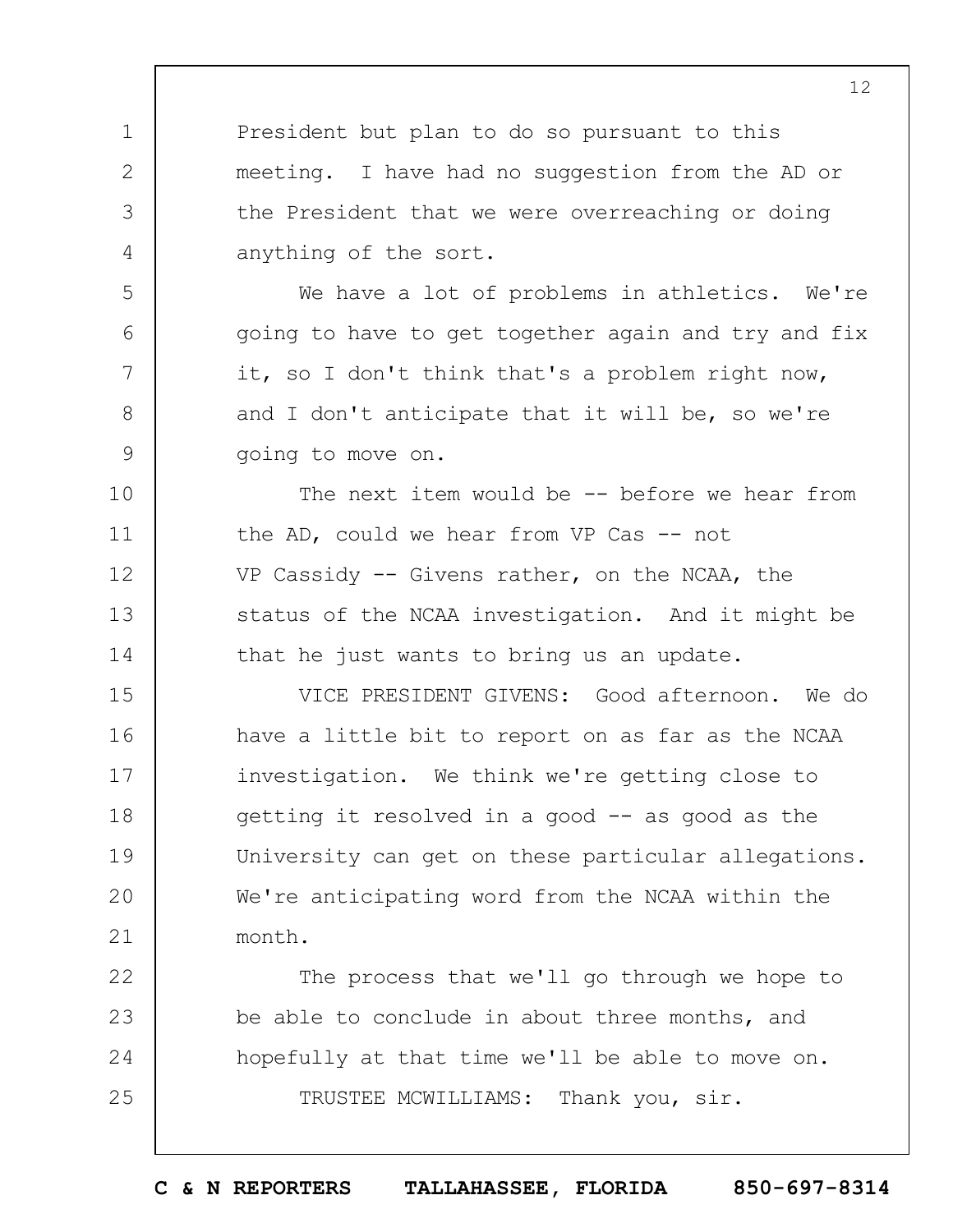1 2 3 4 5 6 7 8 9 10 11 12 13 14 15 16 17 18 19  $20$ 21 22 23 24 25 13 Do you have any questions? (NO RESPONSE). TRUSTEE MCWILLIAMS: Thank you, VP Givens. Okay. AD Robinson will talk to us about the APR, which is a totally different set of problems we have and how we're addressing that and what the status is, and then proceed from there to give us some budgetary information. AD Robinson. ATHLETIC DIRECTOR ROBINSON: Thank you very much, Trustee McWilliams. As you know, we are currently under some APR sanctions that will not allow several of our athletics team to participate in post-season play. Those teams at this time are men's cross country, men's indoor track, and men's outdoor track, men's basketball, and football. Currently those programs are at the level - at least Level 2 violation within APR, and they also have some limitations placed on them relative to practice, reduction in practice time. And, again as I mentioned, some -- basketball has also a reduction in scholarships, and there's also some reduction in contests as well. But moving forward, we have implemented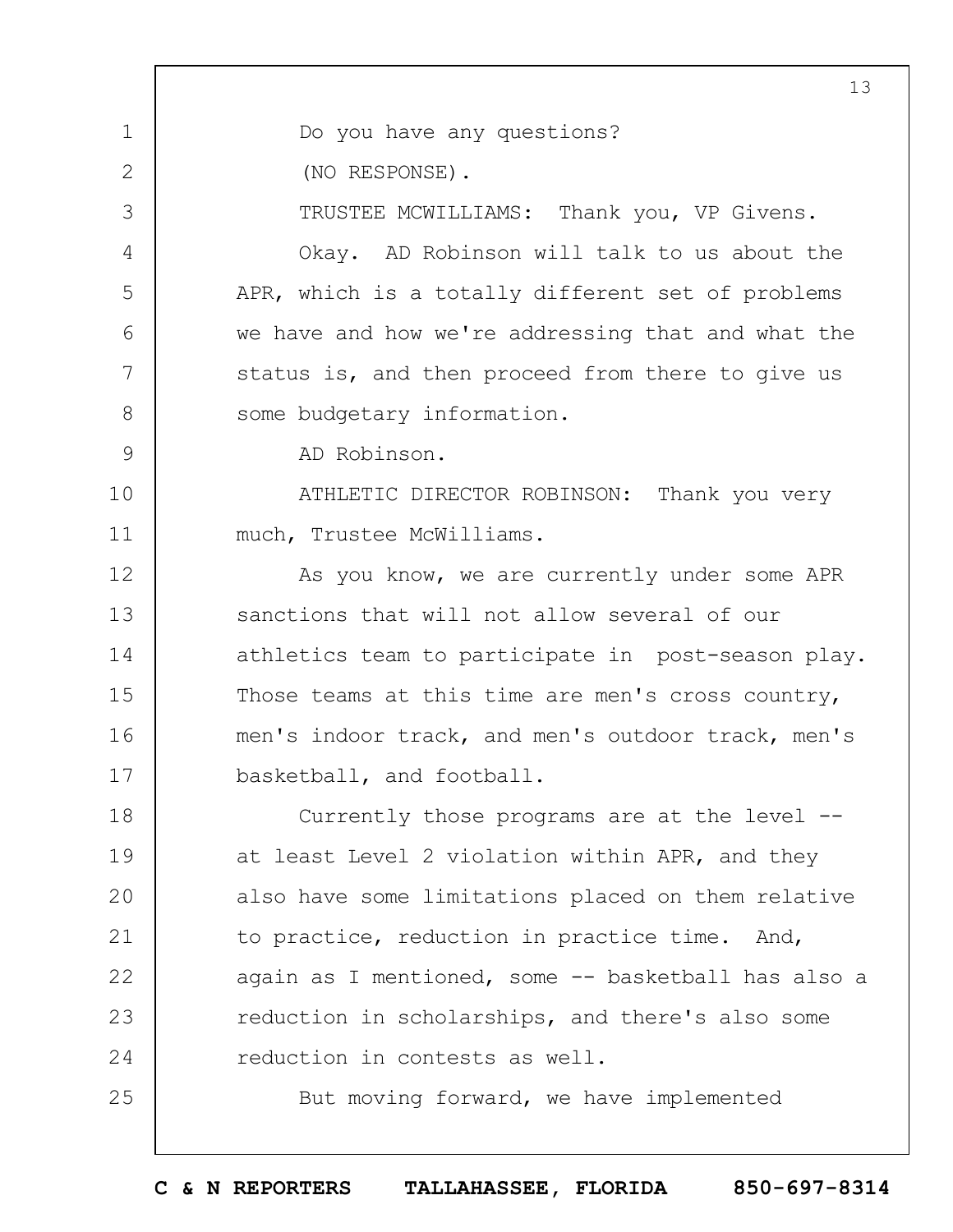improvement plans to address the APR sanctions that we have on those programs. We implemented programs beginning in 2013/14. Also, in 2014/15, we continued with an improvement plan that was approved by the NCAA  $--$  both plans were approved by the NCAA.

1

2

3

4

5

6

 $20$ 

7 8 9 10 11 12 13 14 15 Part of those improvement plans include measures such as identifying incoming at-risk students, student athletes much earlier in the recruitment process; additional staff to implement early-alert systems for those athletes that may come in at risk or deficient; implementation, summer bridge programs to create earlier academic orientation; and also enhance academic tracking and monitoring of our fifth-year student athletes.

16 17 18 19 As I mentioned, we have implemented improvement plans in the year 2013 and '14 and '14/'15 and plan to do so coming up this summer for 2015/16 as well.

TRUSTEE MCWILLIAMS: Thank you.

21 22 Can you tell us why we have these problems or what's used to calculate it or what --

23 24 25 ATHLETIC DIRECTOR ROBINSON: Well, let me say this, the challenges of APR are -- well, let me back up just a moment.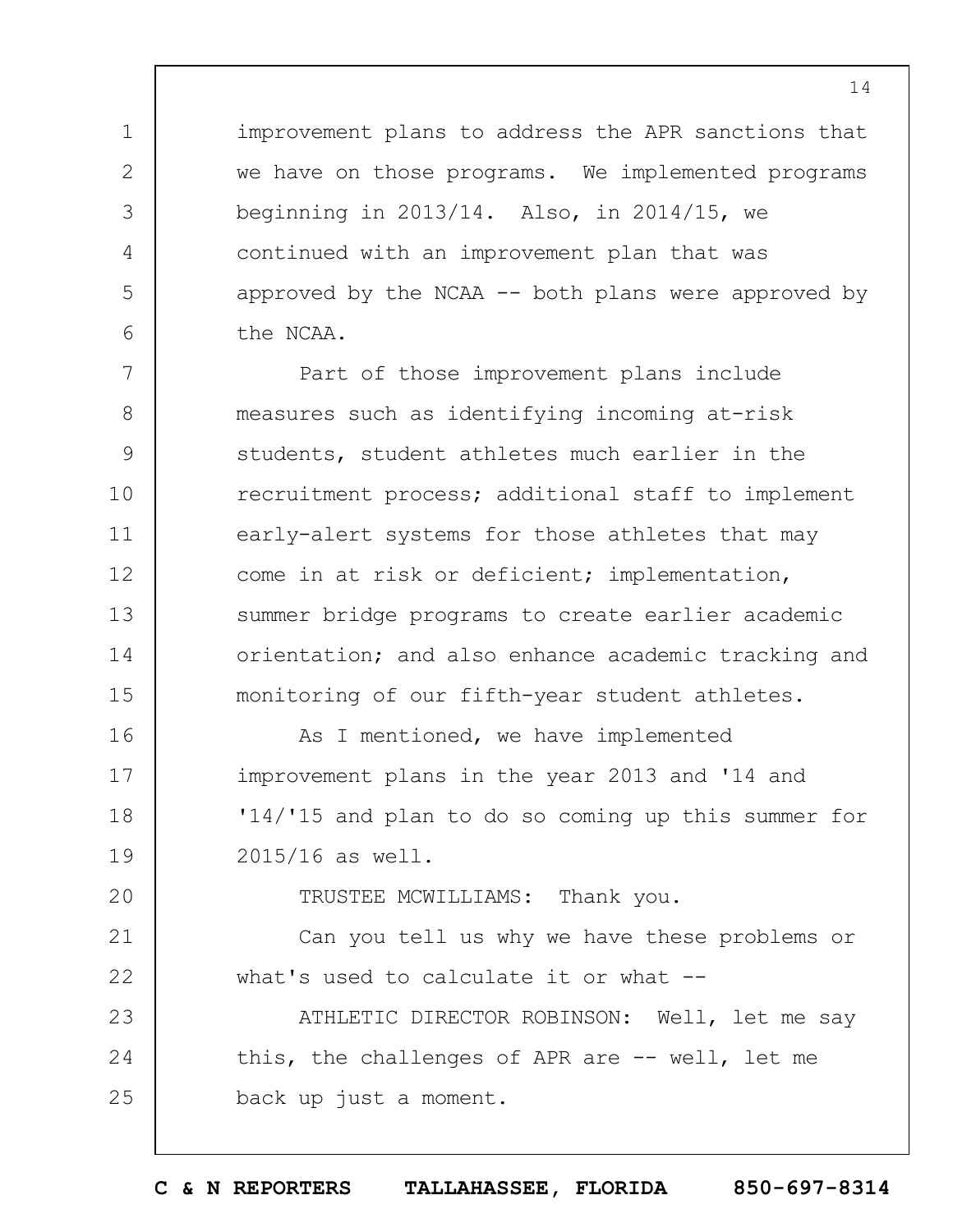1 2 3 4 5 6 7 8 9 10 11 12 13 14 15 16 17 18 19  $20$ 21 22 23 24 25 15 APR is a report of two factors: Eligibility, slash, progress toward graduation and retention. The computation of the multi-year cohort goes back to 2010. It starts with a four-year cohort for this particular year. In 2010 is when we began our -- a decline in APR. In 2010 there was an APR number that was lower than the NCAA standard. In 2011, '12, '13, those four years were calculated, and they resulted in a sum that was lower than the NCAA requirement. Right now the multi-year -- the NCAA requirement is 930, the multi-year for men's track is 882; and for men's basketball is 905; and for football it is 902. So the reason is not specific in its identification because of the way that it is calculated; however, we feel that if we can -- now that we have identified and know the areas that we are currently addressing, we can attack those areas, as I mentioned, in addressing those students that are at risk. And when they come in, we've created a profile for our athletes that we're recruiting so that we can recruit better student athletes academically, along with being great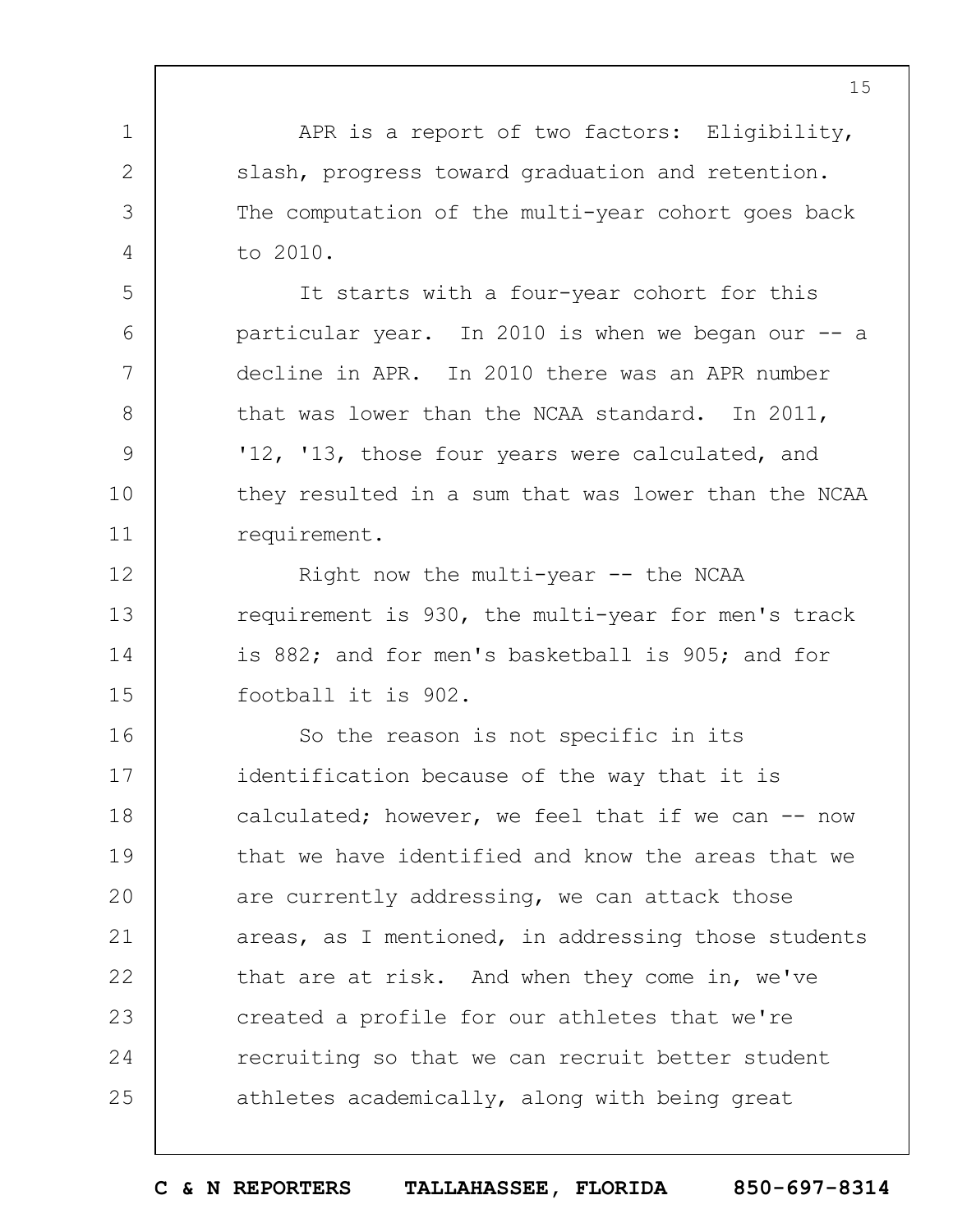1 athletes on the field.

2

3

4

5

6

7

8

9

10

11

12

13

14

15

We want to, again, identify those students early when they have challenges in the classroom so that -- and, also, increase the staffing that can monitor the activities, the academic activities of these athletes.

So that's our point of attack at this time in addressing our current APR issues, and hopefully gives us a little bit of background as to how the APR is currently being calculated and the years that are used in that calculation to give us the low score that we have right now.

TRUSTEE MCWILLIAMS: Thank you.

Any questions on that?

(NO RESPONSE).

16 17 18 19 TRUSTEE MCWILLIAMS: What is our level of academic counseling staffing at this time, and how does it compare with other schools in the conference?

 $20$ 21 22 23 24 25 ATTORNEY FUSE-HALL: Currently we have three academic advisors. We just recently were approved -- I'm sorry, not approved. We just passed the first level of being, hopefully, certified for the NCAA grant that will give us additional funding. It's a multi-year grant; it's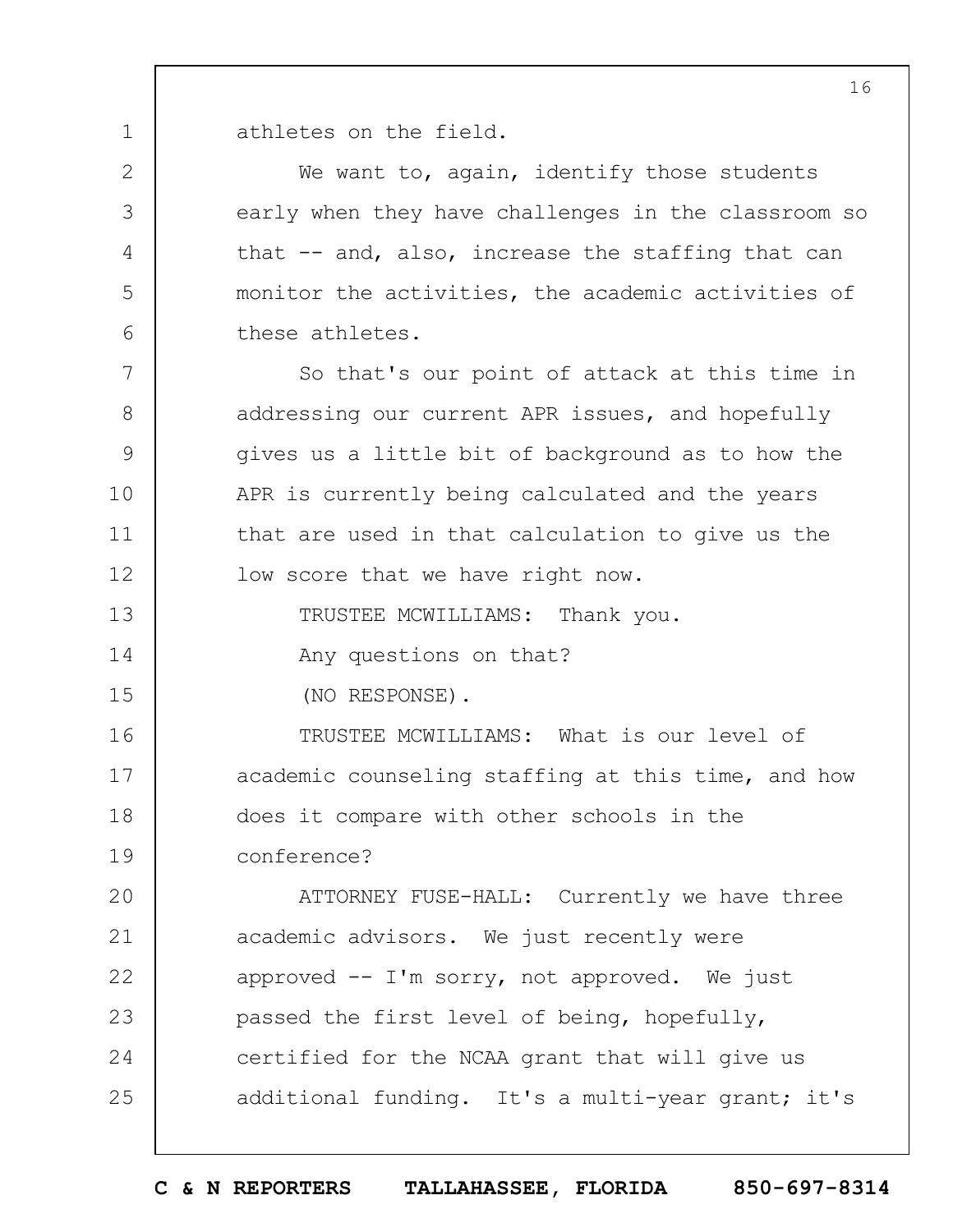1 2 3 4 5 6 7 8 9 10 11 12 13 14 15 16 17 18 19  $20$ 21 22 23 24 25 a \$900,000 grant that we hope to receive that will add to the staffing that we need. Most universities average about four to five academic advisors that can address 75 students per academic advisor at the most. If we can do that, we will be able to acutely identify more accurately some of the student challenges that we have when they come in. TRUSTEE MCWILLIAMS: Thank you. ATHLETIC DIRECTOR ROBINSON: Yes, sir. TRUSTEE MCWILLIAMS: Any other questions? TRUSTEE MOORE: Mr. Chair, I'm not a Committee member but I do have one question. TRUSTEE MCWILLIAMS: I thought you were a Committee member, aren't you? TRUSTEE MOORE: Not for this one, lots of others though, but not for this one. TRUSTEE MCWILLIAMS: I'm sorry, go ahead. TRUSTEE MOORE: Okay. Thank you. The question is related to the staffing level tied to monitoring and compliance for the Athletic Department. If I recall, in previous reports, we had one person attached to that effort. Has that staffing level changed? ATHLETIC DIRECTOR ROBINSON: It has changed.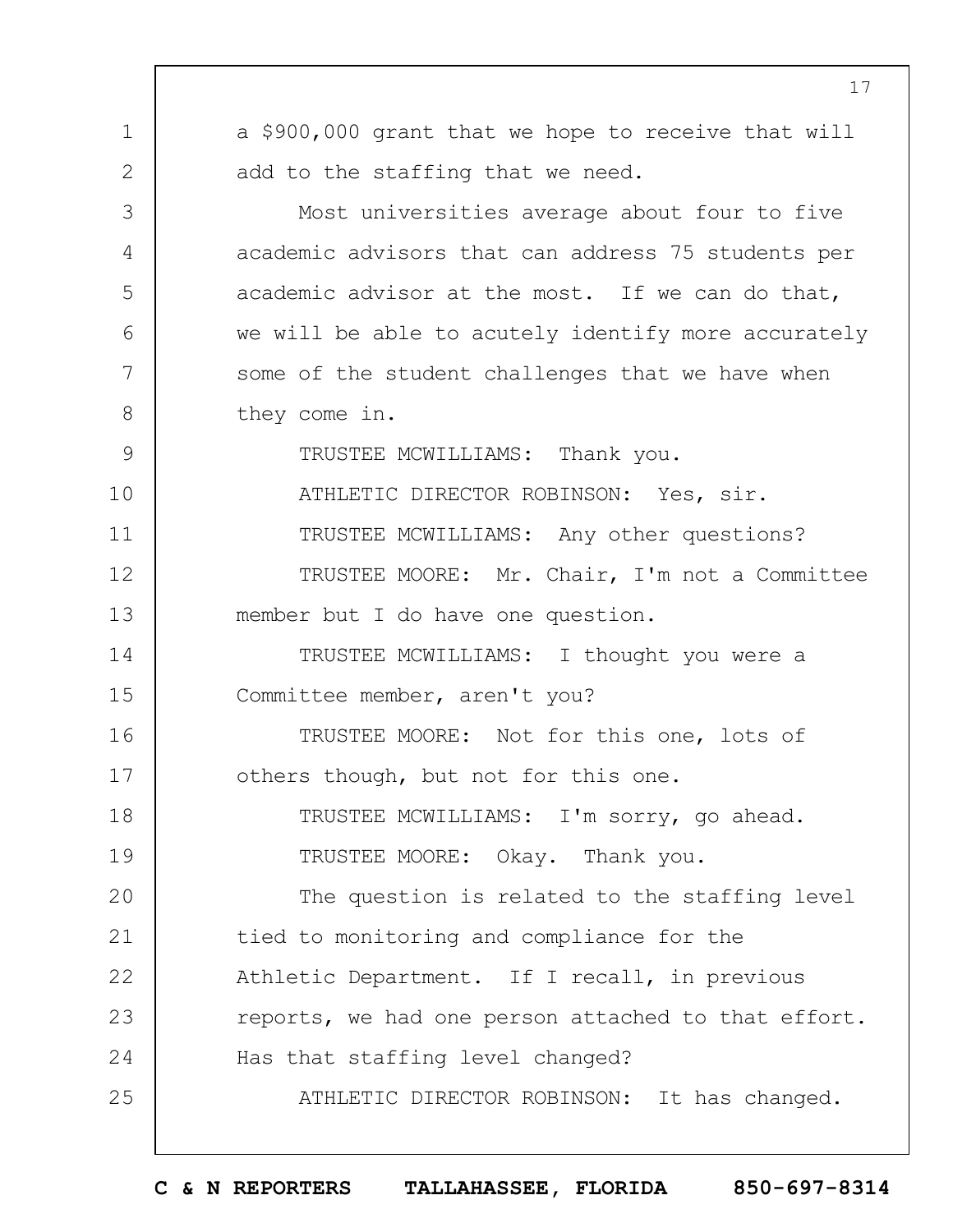1 2 3 4 5 6 7 8 9 10 11 12 13 14 15 16 17 18 19  $20$ 21 22 23 24 25 We have two people working in that area currently, along with myself as oversight. I still serve as oversight of that area, so we have a compliance coordinator along with another staff person in that area, along with oversight by myself. So we currently have three people overseeing that area. TRUSTEE MOORE: Okay. Thank you. TRUSTEE MCWILLIAMS: Thank you. Before we go into the budget information, I'd like for Ms. Ellenwood, if she is here, to come and give us any additional information about the APR effort. Ms. Ellenwood. ASSISTANT DIRECTOR ELLENWOOD: Good afternoon. TRUSTEE MCWILLIAMS: Good afternoon. ASSISTANT DIRECTOR ELLENWOOD: Just in conjunction with what Mr. Robinson reiterated in terms of the APR and the calculations of where our teams stand, he confirmed in terms of the calculation rate the eligibility -- the academic eligibility, as well as the retention rates that accumulated over a four-year period. Once those accumulations -- over a four-year period, it's based on how each team performs each academic year. So as the APR rate rolls forward, it's based

18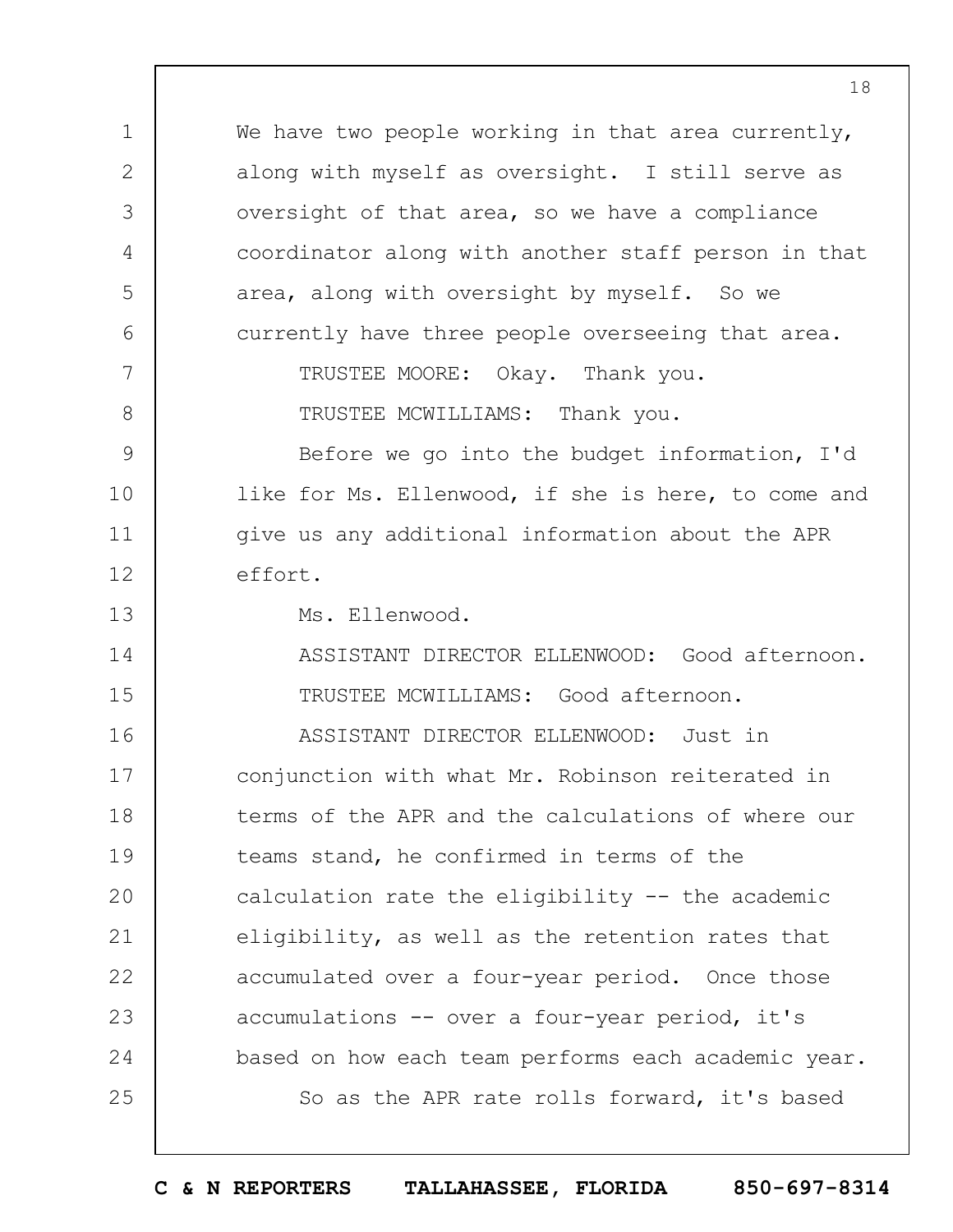upon how the current year of those teams perform and how those historic year fall off the metric. So as we work our way through our current success, we'll continue to move us beyond the penalties and potential post seasons as we move forward.

1

2

3

4

5

6

7

8

9

10

11

12

13

14

15

16

17

18

19

But it's a calculated rate. And each year the NCAA reviews how those teams are doing, they review the APR improvement plans and further make their determination in terms of how the teams will perform, in terms of whether they're meeting the standard or whether they're not meeting the standard.

TRUSTEE MCWILLIAMS: Thank you.

I know we don't have the money yet, but the AD suggested that we are in the first rung. Could you tell us -- you say a multi-year distribution of funds from NCAA, should we get this grant. Could you tell us over what period of time and when would we expect to get some funding if we get it?

 $20$ 21 22 23 24 25 ASSISTANT DIRECTOR ELLENWOOD: The first round of the selection process happened last week. They notified us that we moved on to Phase 2. We are scheduled on June 19th to have a video conference with the NCAA with clarifying questions of our program initiatives that were submitted in the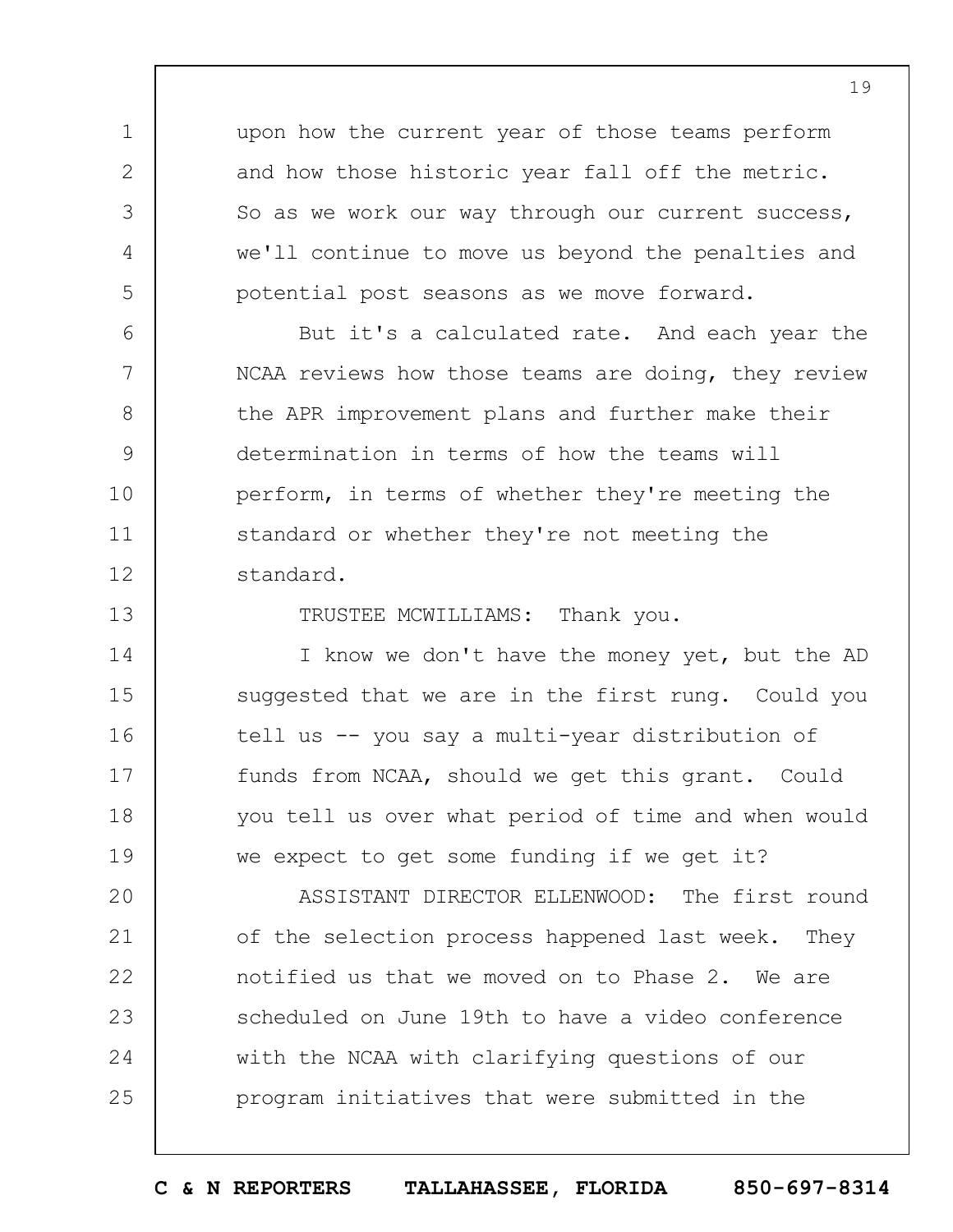1 2 3 4 5 6 grant; thereafter, institutions are notified, I believe by July 1st in terms of their recipient awards of the grant. And then the first distribution of funds happen, I believe, in August. TRUSTEE MCWILLIAMS: Okay. Good. Well, thank you very much.

ASSISTANT DIRECTOR ELLENWOOD: You're welcome. TRUSTEE MCWILLIAMS: Okay. Mr. AD, you may proceed with the budgetary update.

10 11 ATHLETIC DIRECTOR ROBINSON: For the upcoming year, just so I'm clear --

7

8

9

12 13 14 15 TRUSTEE MCWILLIAMS: I think we just want the overview, and members of this Committee have it, but I'm not sure the whole Board has it. It starts: The budget prepared for 2014/15.

16 17 18 19  $20$ 21 22 ATHLETIC DIRECTOR ROBINSON: Got you, yeah, the overview. Okay. The budget prepared for 2014 was prepared by staff that is no longer employed with the University as of November 2014. The President and the new CFO have moved the management of the expenditures within the University's budget office.

23 24 25 This has proved to be very successful as we prepare the budget for the upcoming year and management of that budget -- of the upcoming budget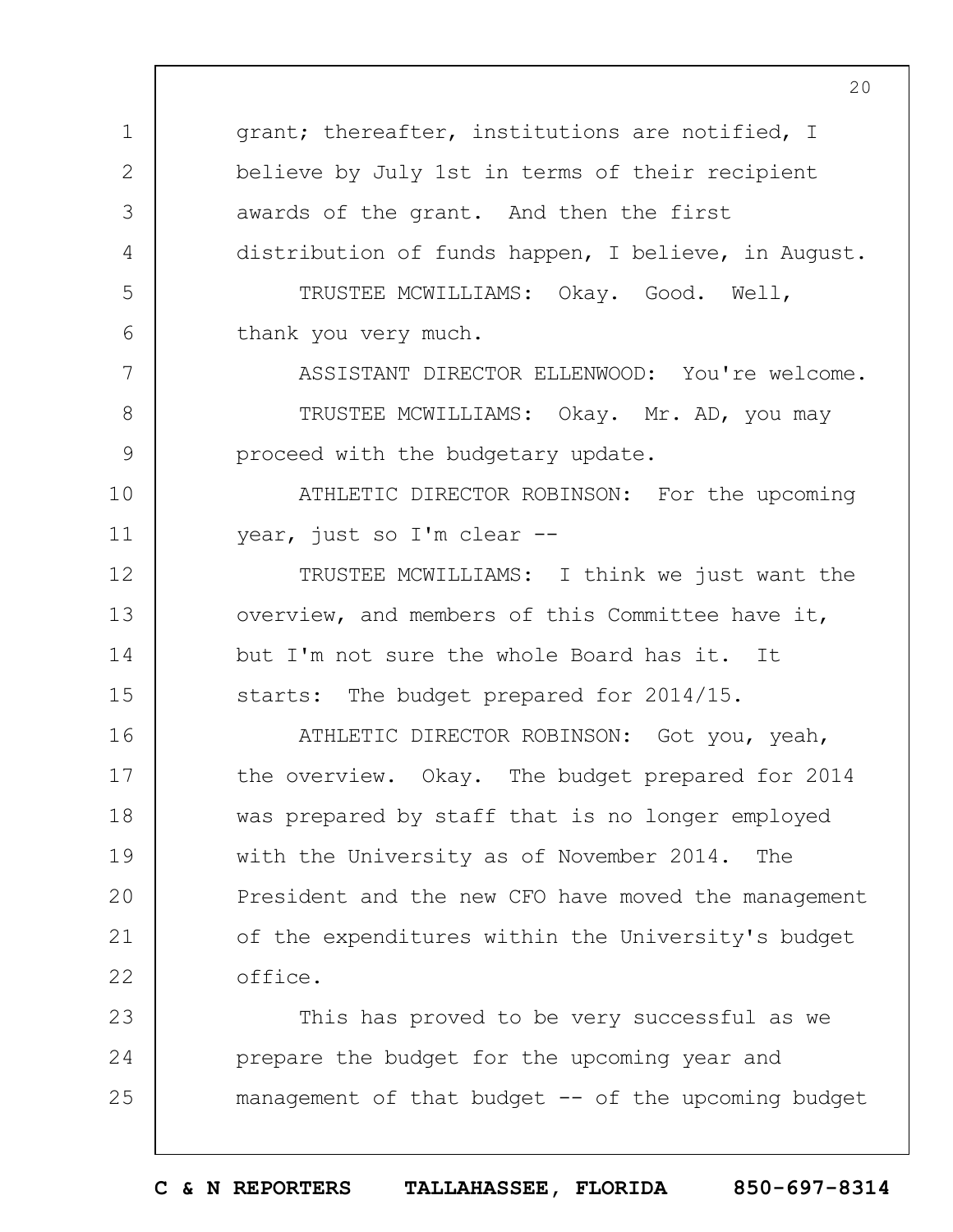and producing the potential revenue for the upcoming year as well. Ten positions were cut, saving approximately \$450,000 in salaries and benefits. As you can see, the projected beginning on the year cash balances as of 7/1/2014 was 8,509,000; however, we finished with a cash balance of \$7,584,090. This was now \$125,000 less than projected.

1

2

3

4

5

6

7

8

25

9 10 11 12 13 14 During the beginning of the year, there was a two-week overlap period of staff that resulted in a \$55,000 additional cost to the Department. With those staff changes and leaving of staff, we had to pay a total of \$512,000 in overages coming out of the Department.

15 16 17 18 19  $20$ 21 22 23 24 Recruiting expenditures for the past and current football coaches was approximately \$60,000. We had a projected fundraising amount in the amount of a million dollars that was not accomplished; however, which resulted in a projected balance of two thousand and  $-$  I'm sorry, excuse me, which was not accomplished; and had it been received and the additional salary payments not occurred, our projected balance for June 13, 2015, would have been a positive \$236,000.

TRUSTEE MCWILLIAMS: Of course, that was just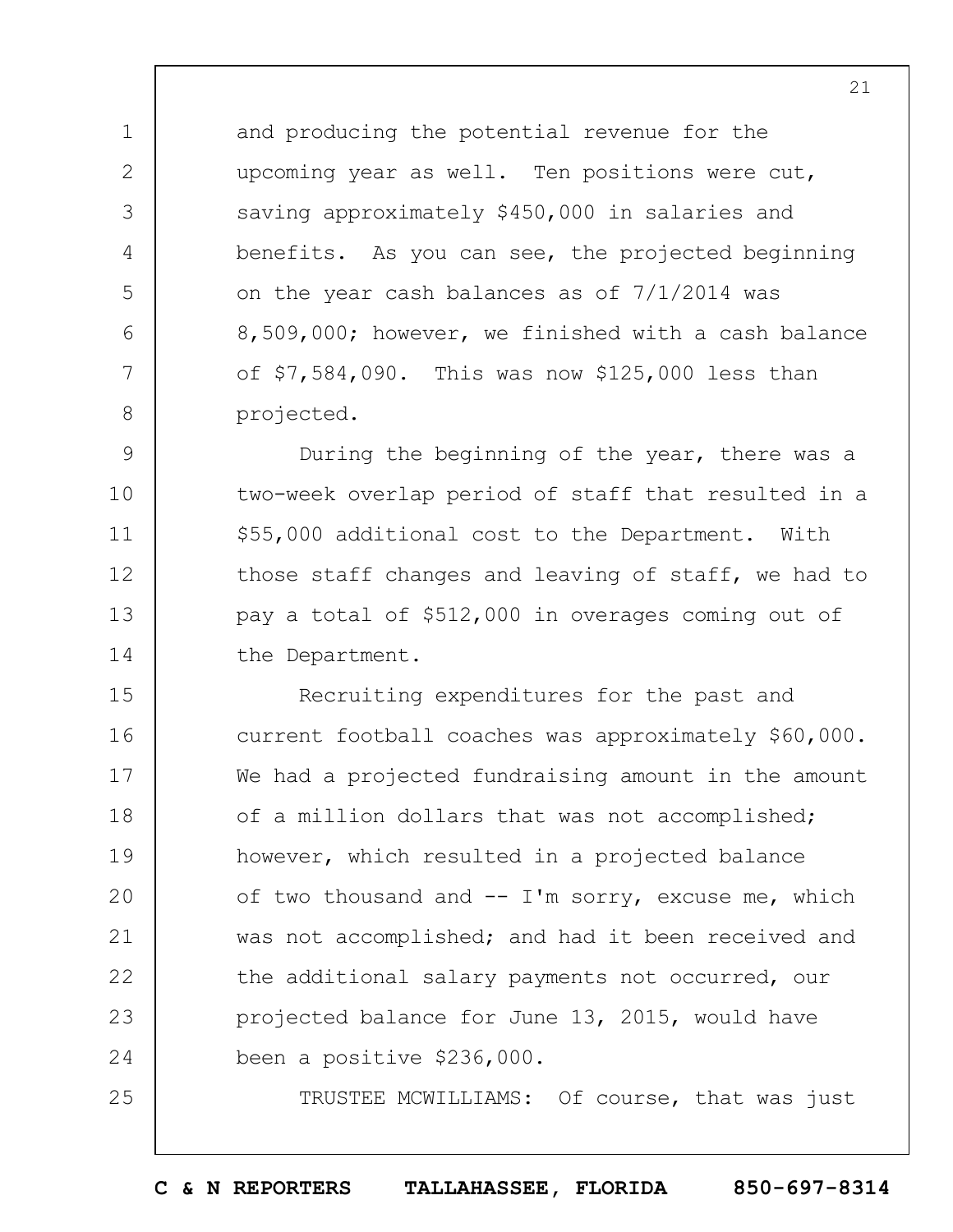anticipated and not received, so we can't count that as money in hand.

1

2

3

4

5

6

7

8

Okay. Are there any other questions of the AD? I think this is kind of a process that we're just trying to get started, and we've got a lot of problems but we have some good people working on those problems, so I think we're going to be fine.

Thank you, sir, unless you have --

9 10 11 12 13 14 TRUSTEE LAWSON: Yeah, just two. We talked about it earlier during Budget and Finance; and that is, really having a real number going into this year for what we think is going to come out of Athletics, versus the inflated number we've had for the last three years.

15 16 17 18 19  $20$ 21 22 23 Number two, and we talked about this at the National Alumni Association meeting in Houston; and that is, helping us understand what your priorities are, because in prior meetings, we were - you know, some of me as well: Fieldhouse, fieldhouse. But when we really sat down with the Coach, he gave us some slightly different priorities. ATHLETIC DIRECTOR ROBINSON: Yes.

24 25 TRUSTEE LAWSON: And I think we need to be flexible to  $-$ - you know, as he is the expert in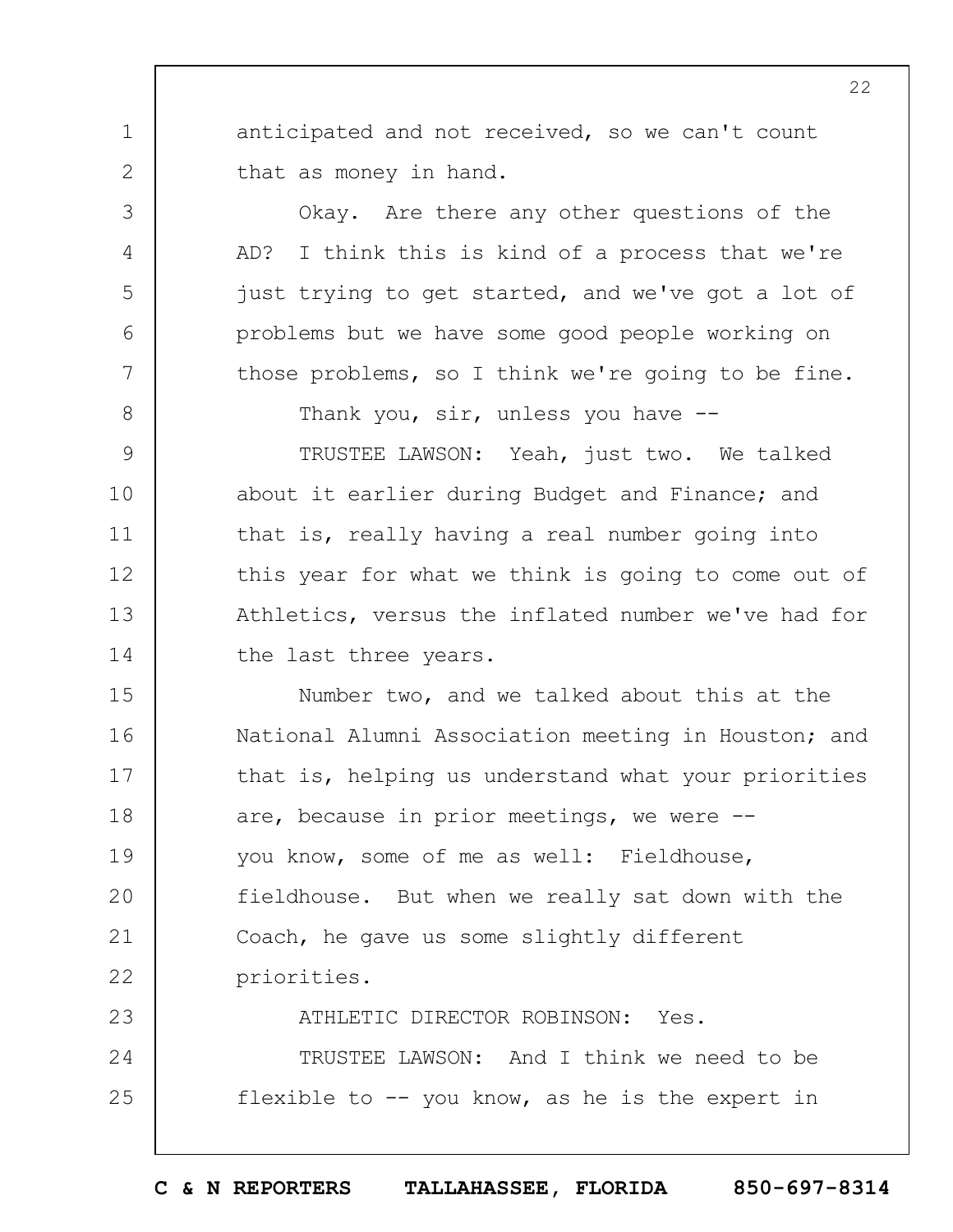that field -- to take his feedback into consideration. So I'd ask that, you know, you just continue to share with us what your priorities are from a funding standpoint because we said fieldhouse I think was 3.5 or whatever; and Coach came back and said, yeah, I'm all for that, but I really need this for summer school today.

1

2

3

4

5

6

7

8

9

10

So I just want to make sure that we're on target with him as far as what the real priorities are in the Department.

11 12 13 14 15 16 17 18 19  $20$ ATHLETIC DIRECTOR ROBINSON: And just to respond a little bit to that, Trustee Lawson, our goal right now and focus is scholarships and facilities. We know that in order to attack this APR situation that we're in right now, we must get our student athletes into summer school. The incoming freshmen which we -- this year we hope to have all of our incoming freshmen in summer school in an effort to ensure that they continue to progress to a degree a lot more rapidly.

21 22 23 24 25 The football coach needed some immediate upgrades in order to better facilitate him doing his job, so those are some areas that we want to aggressively attack at this point with our fundraising and development efforts, because as we

**C & N REPORTERS TALLAHASSEE, FLORIDA 850-697-8314**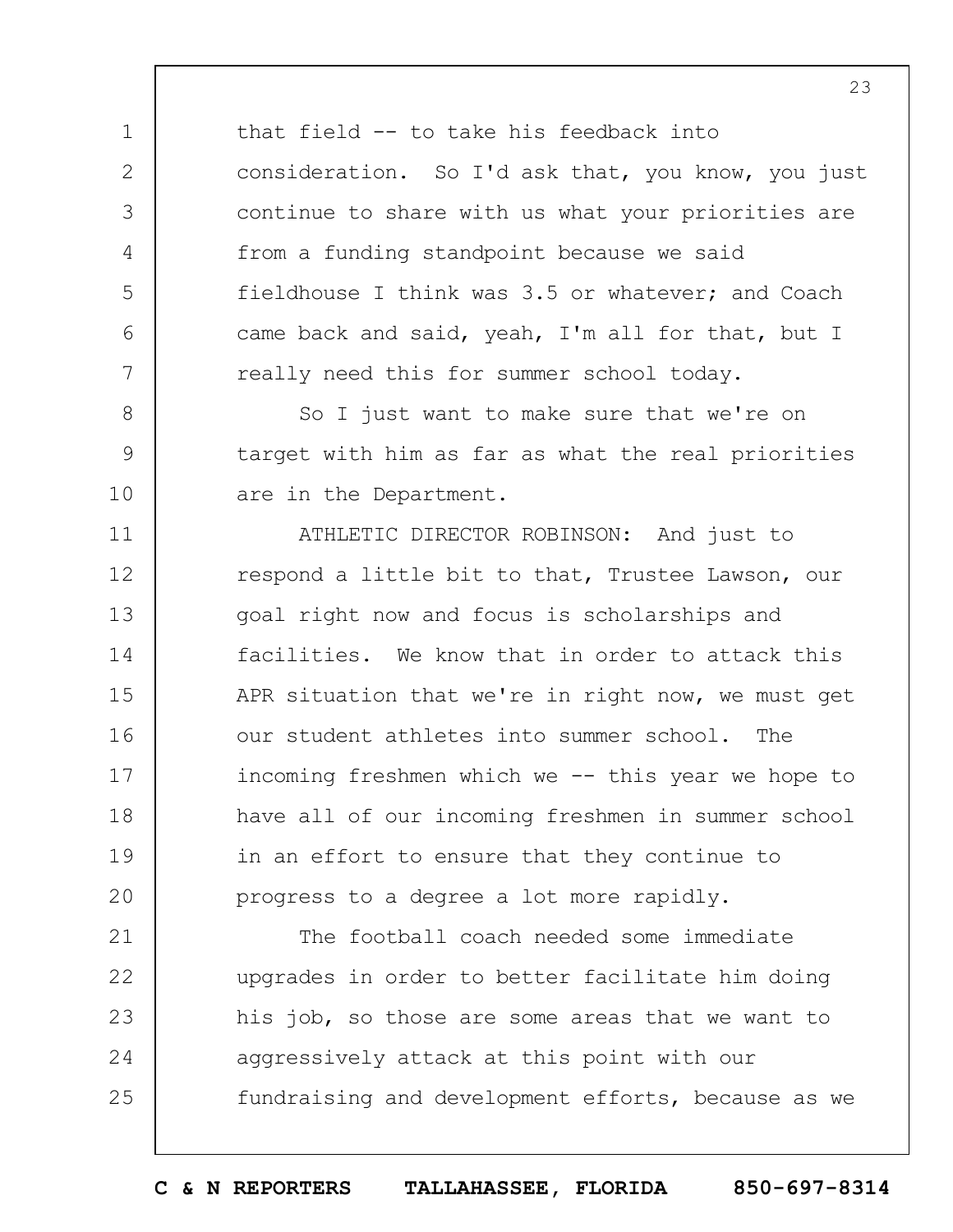1 2 3 4 5 6 7 8 9 10 11 12 13 14 15 16 17 18 19  $20$ 21 22 23 24 25 seek to put a winning product on the field, our brand is being impacted now, and ability to have development when we have those kinds of APR issues, and some other things. TRUSTEE LAWSON: And just one question, a clarifying question, I was looking at the sanctions, and it said: No spring training for football. Did I read that correctly? ATHLETIC DIRECTOR ROBINSON: Yes, sir. TRUSTEE LAWSON: Okay. So that was -- I just hadn't read it closely enough to know that we were not able to have spring football training, at least this year, right? ATHLETIC DIRECTOR ROBINSON: At least the upcoming year, uh-huh. TRUSTEE LAWSON: Okay. ATHLETIC DIRECTOR ROBINSON: That does not mean though that the student athletes will not be able to participate in their own activities; they just will not -- TRUSTEE LAWSON: But they can't be supervised by the coaching staff, right? ATHLETIC DIRECTOR ROBINSON: Exactly. Exactly. TRUSTEE LAWSON: Okay. And then one thing I'd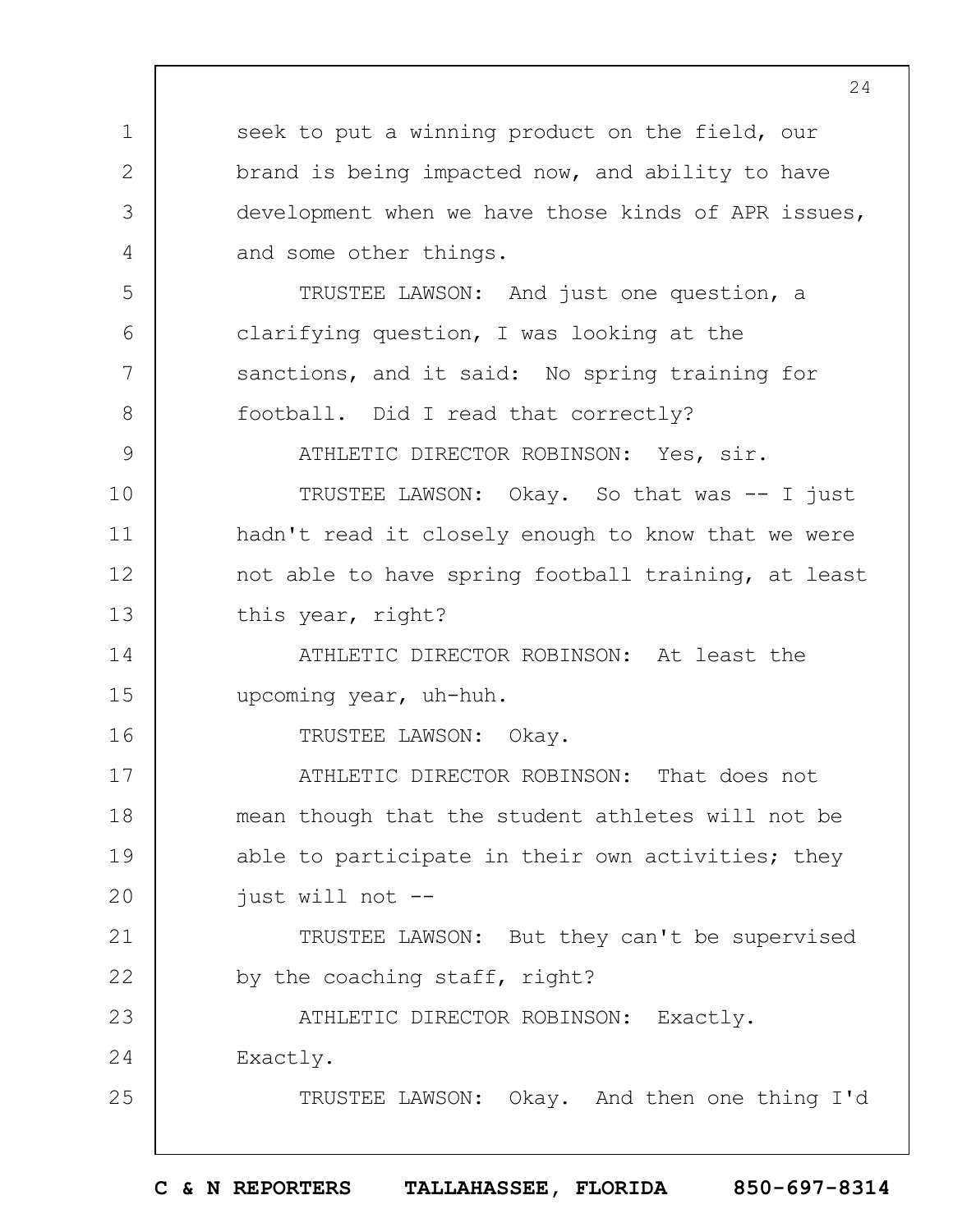|              | 25                                                  |
|--------------|-----------------------------------------------------|
| $\mathbf 1$  | like to do, Mr. Chair, if you don't mind, is I'd    |
| $\mathbf{2}$ | like to recognize Ms. Suggs for her recent award    |
| 3            | that she received. I happened to read about that    |
| 4            | the other day.                                      |
| 5            | So, Ms. Angela Suggs, would you please stand?       |
| 6            | I'd like to recognize you for your recent award.    |
| 7            | (APPLAUSE).                                         |
| 8            | TRUSTEE LAWSON: You could probably explain a        |
| 9            | little better than I the specifics, but I did see   |
| 10           | that you're heading to Orlando with a number of     |
| 11           | other Associate Athletic Directors for a conference |
| 12           | coming up so, so congratulations again.             |
| 13           | D'Wayne, you could probably share with us a         |
| 14           | little bit about what the award is all about.       |
| 15           | ATHLETIC DIRECTOR ROBINSON: Angela received         |
| 16           | an award from a marketing organization within the   |
| 17           | National Association of College Directors of        |
| 18           | Athletics. It's a first-time award for us.<br>She   |
| 19           | will be receiving funding to go to that conference, |
| 20           | along with myself.                                  |
| 21           | She was fortunate enough to be selected among       |
| 22           | several different applicants, and it's from the     |
| 23           | development side and the marketing side. So it was  |
| 24           | just a very good opportunity for her to be able to  |
| 25           | go down and gain that knowledge and bring it back   |
|              |                                                     |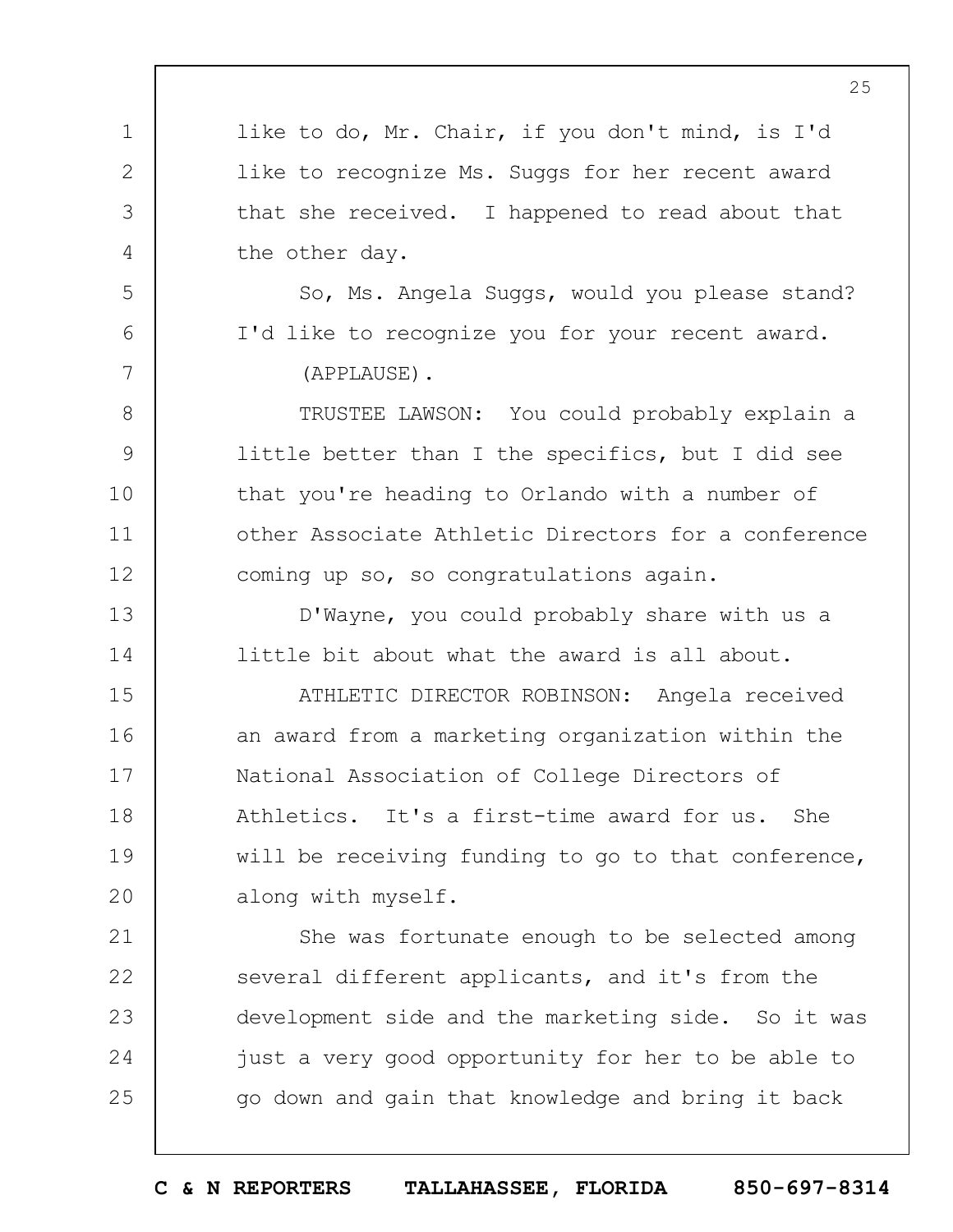1 2 3 4 5 6 7 8 9 10 11 12 13 14 15 16 17 18 19  $20$ 21 22 23 24 25 to the Department, so we're really looking forward to her participation in that. TRUSTEE LAWSON: Thank you. TRUSTEE MCWILLIAMS: Before you leave, I'd just like to -- we're going to start on some positive notes. We're going to hear from the President, and then we're going to hear from the Coach. But I'd just like to congratulate you and the Department on the recent successes that we've had, particularly -- ATHLETIC DIRECTOR ROBINSON: Can I talk about that a little? Since there are so many problems in athletics, we want to -- TRUSTEE MCWILLIAMS: We can't leave it on a negative note, so just give us briefly -- ATHLETIC DIRECTOR ROBINSON: Just -- I know the President is going to talk about it a little bit, but we have had a very good spring. We've been blessed with some successes in several sports and with our student athletes. My recollection with my Sports Information Director, it's some things that haven't happened in quite some time. We started off with the outdoor championship of women's track; we also got Coach of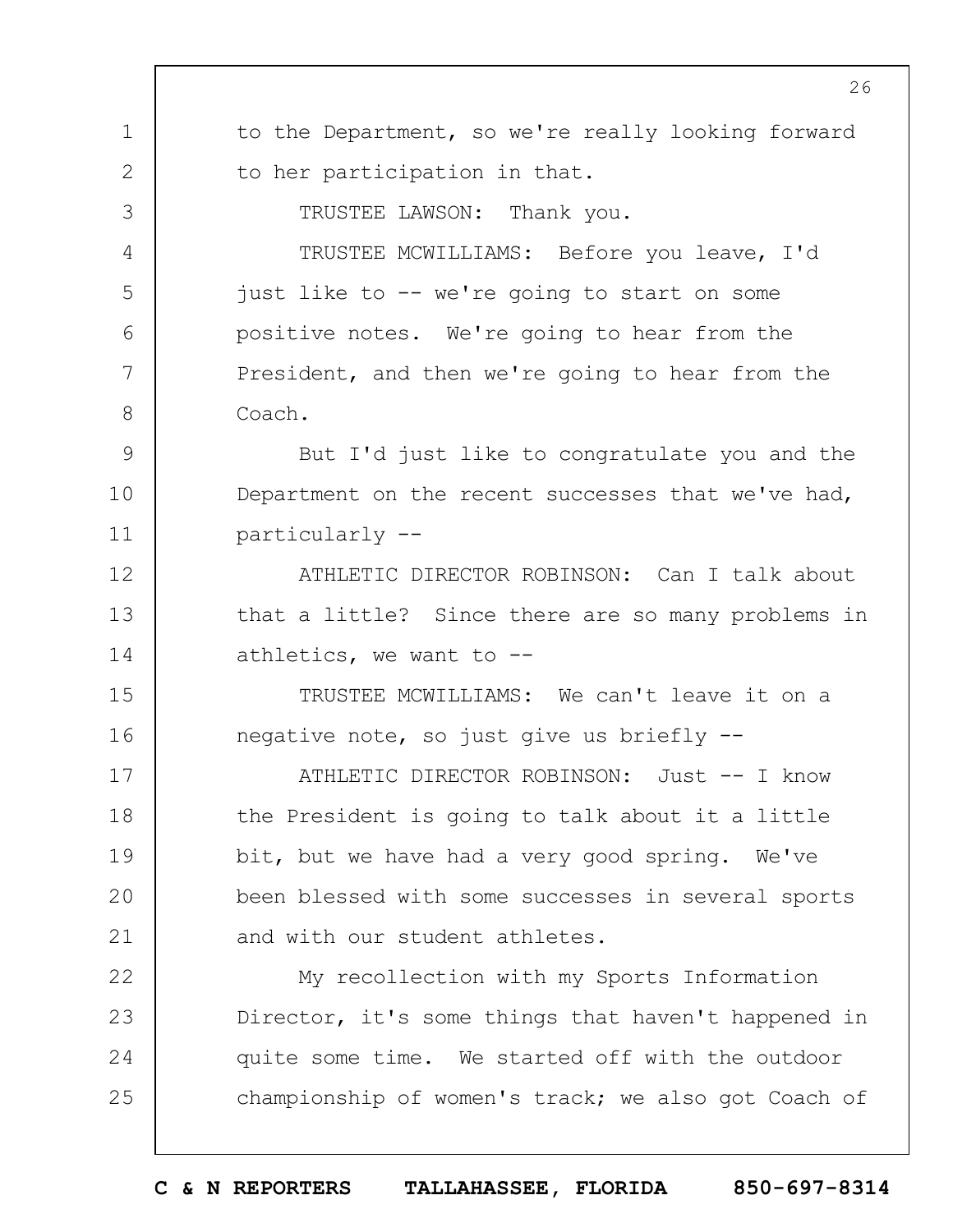the Year; we also got Outstanding Performer --Outstanding Female Performer in the indoor track; followed that up with softball championship, which was very exciting, us playing Bethune-Cookman, of course, you know, our in-state rival, beating them in the finals.

1

2

3

4

5

6

7 8 9 10 11 12 13 14 15 16 17 Baseball followed that up with an outstanding trip, as hopefully all of you know by now, to Boston to go to Fenway Park, which was a great marketing and public relations opportunity for us; playing against North Carolina Central, which was a very pivotal series for us to  $-$  as we went on to win the South Division in baseball, and then followed that up with winning the baseball MEAC championship and Coach of the Year in that area as well. Coach Darlene Moore won Coach of the Year in outdoor track.

18 19  $20$ 21 22 23 24 25 So I can't say enough what our spring sports have -- the breath of positive fresh air that they've brought to the Department. It's been really great. I think having that positive energy within the Department has created a great sense going in -- great sense of excitement as we close out the year and go into the new year for our recruiting.

**C & N REPORTERS TALLAHASSEE, FLORIDA 850-697-8314**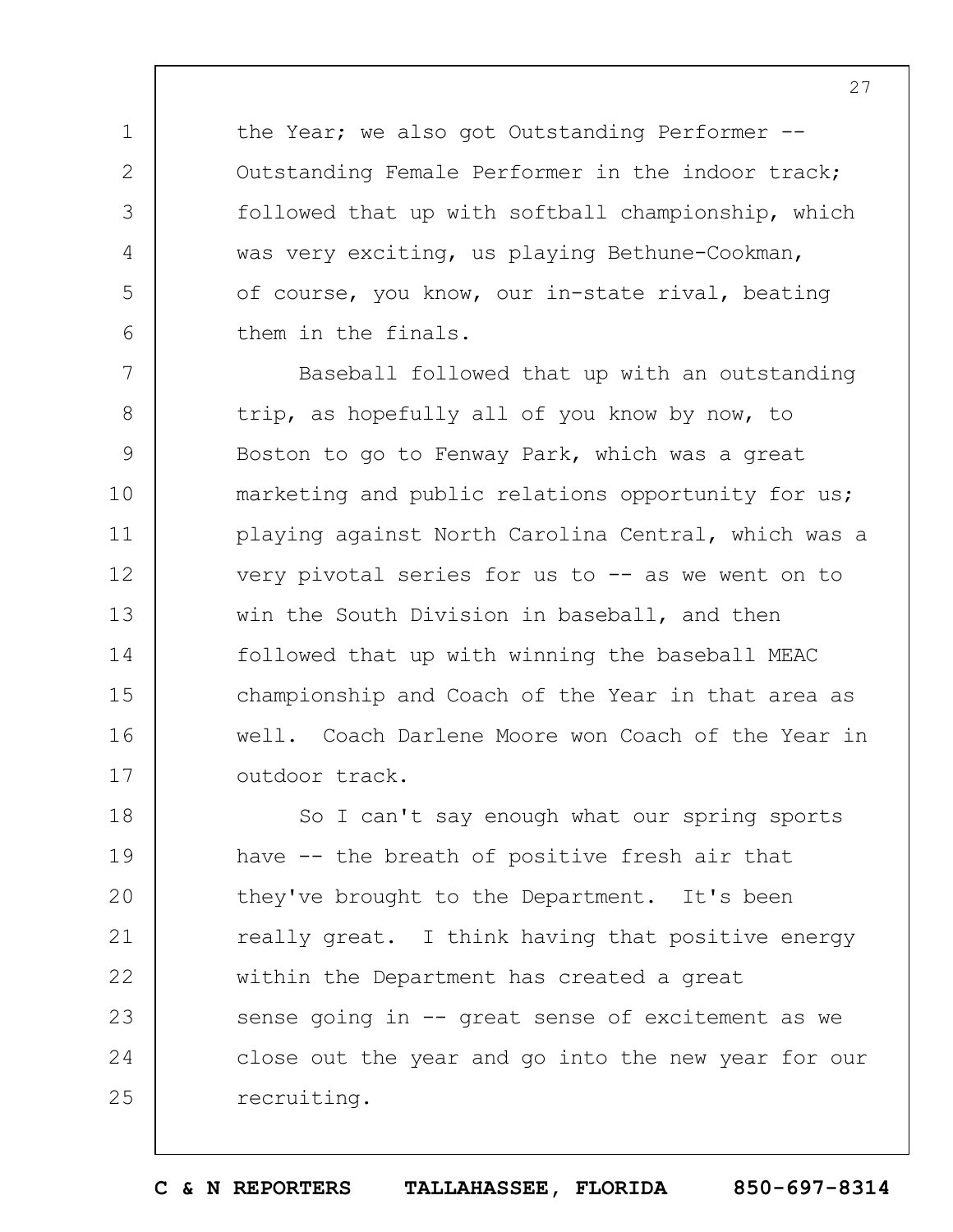Our recruiting for incoming students has gone up, which is a clear indication of what athletics can do for the University when -- the positive impact that it brings to bring students within the University, so it's been good.

TRUSTEE MCWILLIAMS: Thank you so much, sir; appreciate it.

1

2

3

4

5

6

7

8

9

10

11

12

13

14

15

16

ATHLETIC DIRECTOR: Sure. Thank you. TRUSTEE MCWILLIAMS: Okay, Madam President. PRESIDENT MANGUM: Thank you very much.

I just had a couple of things I wanted to update on, it's nothing new, so don't look excited. But I did want to comment on the question about our priorities and what we're working towards in the nearer and the longer term, especially since the question was raised about what we're focusing on.

17 18 19  $20$ 21 22 23 24 25 I do believe all of our sports need scholarship funds for our students in the summer. It's a significant part of their academic progress, especially since those that may be aided in some way don't receive aid because of, you know, federal regulations. So it's important for us to be able to offer scholarships, but also to increase our course offerings in the summer that would address their progress as far as their majors and in their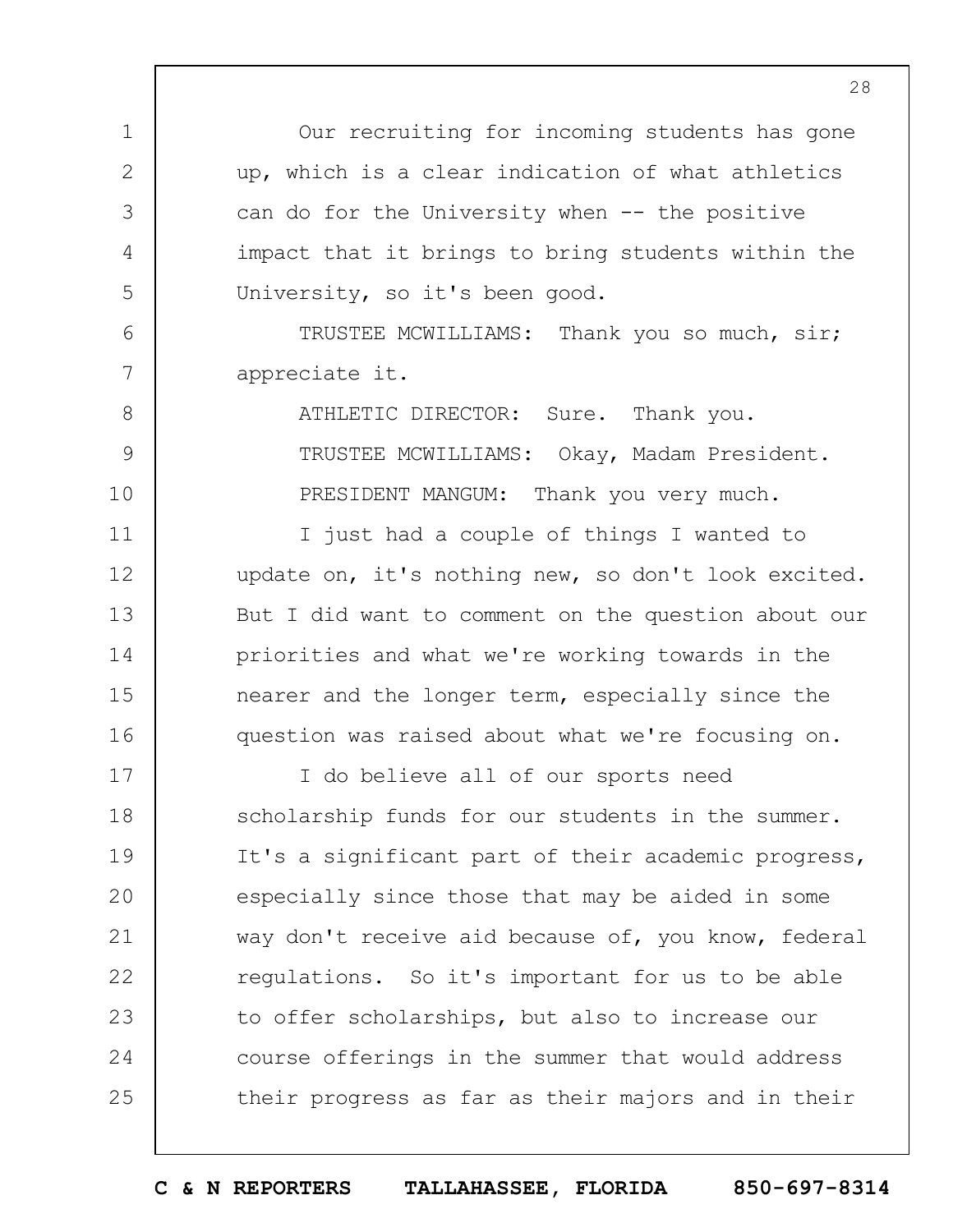disciplines.

1

2

3

4

5

6

7

8

9

10

We're looking to increase the activity across the summer for all of our students, and there are two sets of priorities: There's a capital set of priorities, and there are operational priorities. And I count the scholarships and student support and student success as operational funding that's needed, but we do need facilities as well. And that fieldhouse is one that I think we continue to try to focus on.

11 12 13 14 15 16 17 18 19  $20$ And I'll just give you one little example. Yesterday when I visited the fieldhouse at the Coach's invitation to see the great upgrades or, you know, marginal upgrades that have been made to make it look more presentable and a place of home, I saw three athletes that were going to their car after practice, and I asked them: So what do you guys need? And they started laughing, and the first thing they said was: Facilities, facilities, facilities, and protein.

21 22 23 24 25 And so I said, we can work on the protein first. But that's important for us to be able to support our students with the libations that they need while they're practicing, and we're hoping that some of the smaller fundraising activities,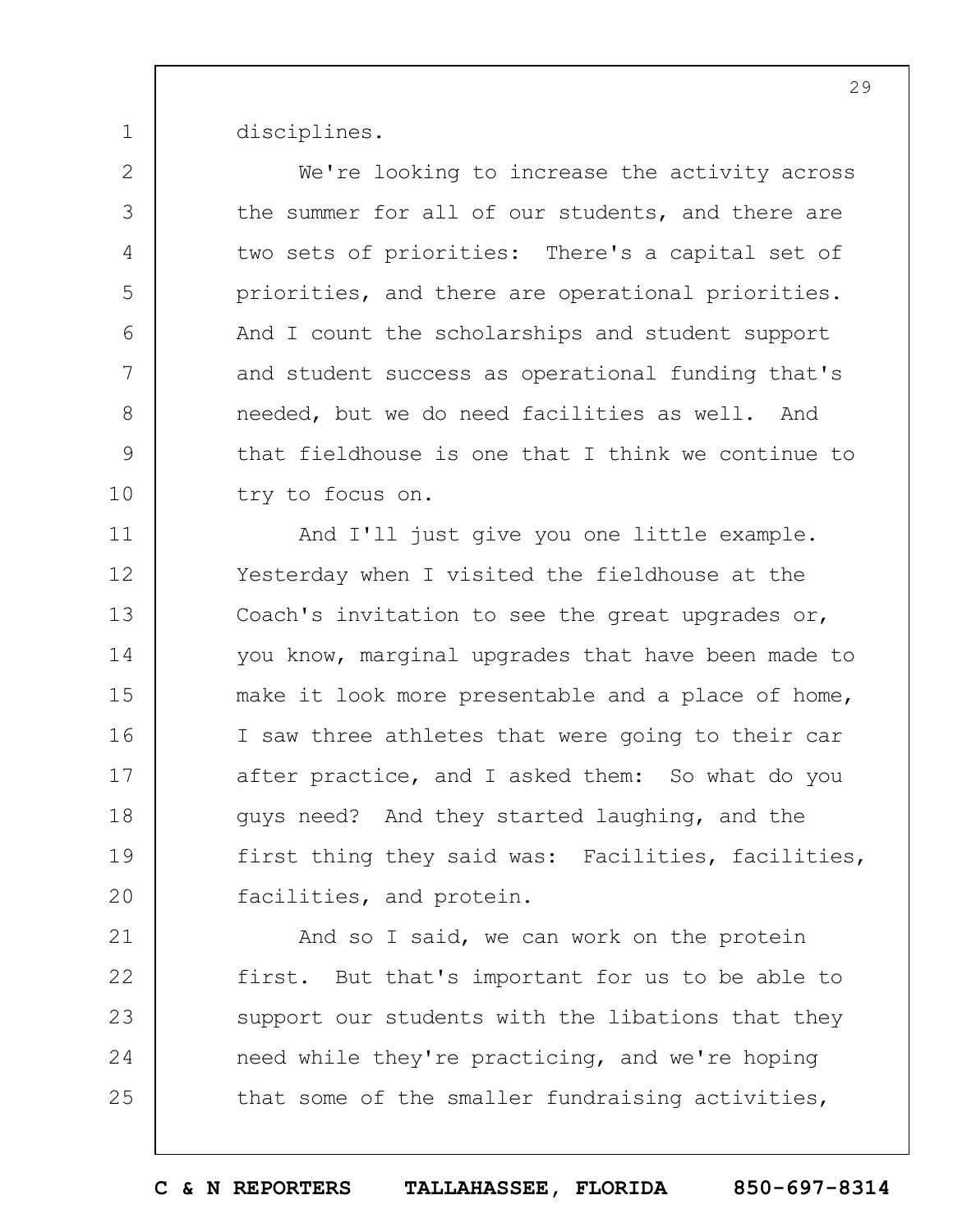1 2 3 4 5 6 7 8 9 10 11 12 13 14 15 16 17 18 19  $20$ 21 22 23 24 25 like food in the locker room and food in the places where they hang out as a team is also important. TRUSTEE MCWILLIAMS: Thank you very much. It's all important. It all adds to our effort to be successful and supportive. Thank you, Mr. AD. ATHLETIC DIRECTOR ROBINSON: Yes, sir. TRUSTEE MCWILLIAMS: You've talked about spring sports. We have a fall sport that's coming up, so I want to end the Committee meeting by giving the gentleman a chance to speak to us who could give us some information about that. Coach Wood, please. COACH WOOD: Good evening. TRUSTEE MCWILLIAMS: How you doing? COACH WOOD: Thanks for the invitation, and I appreciate the opportunity to come always and present our program or talk about where we are in the summer phase of what we do in terms of education and training because that's part of, you know, the four pillars of what we're trying to accomplish, you know, with our student athletes. But as President Mangum had talked about, we've got 63 kids here right now that are training and going to summer school, a combination of

**C & N REPORTERS TALLAHASSEE, FLORIDA 850-697-8314**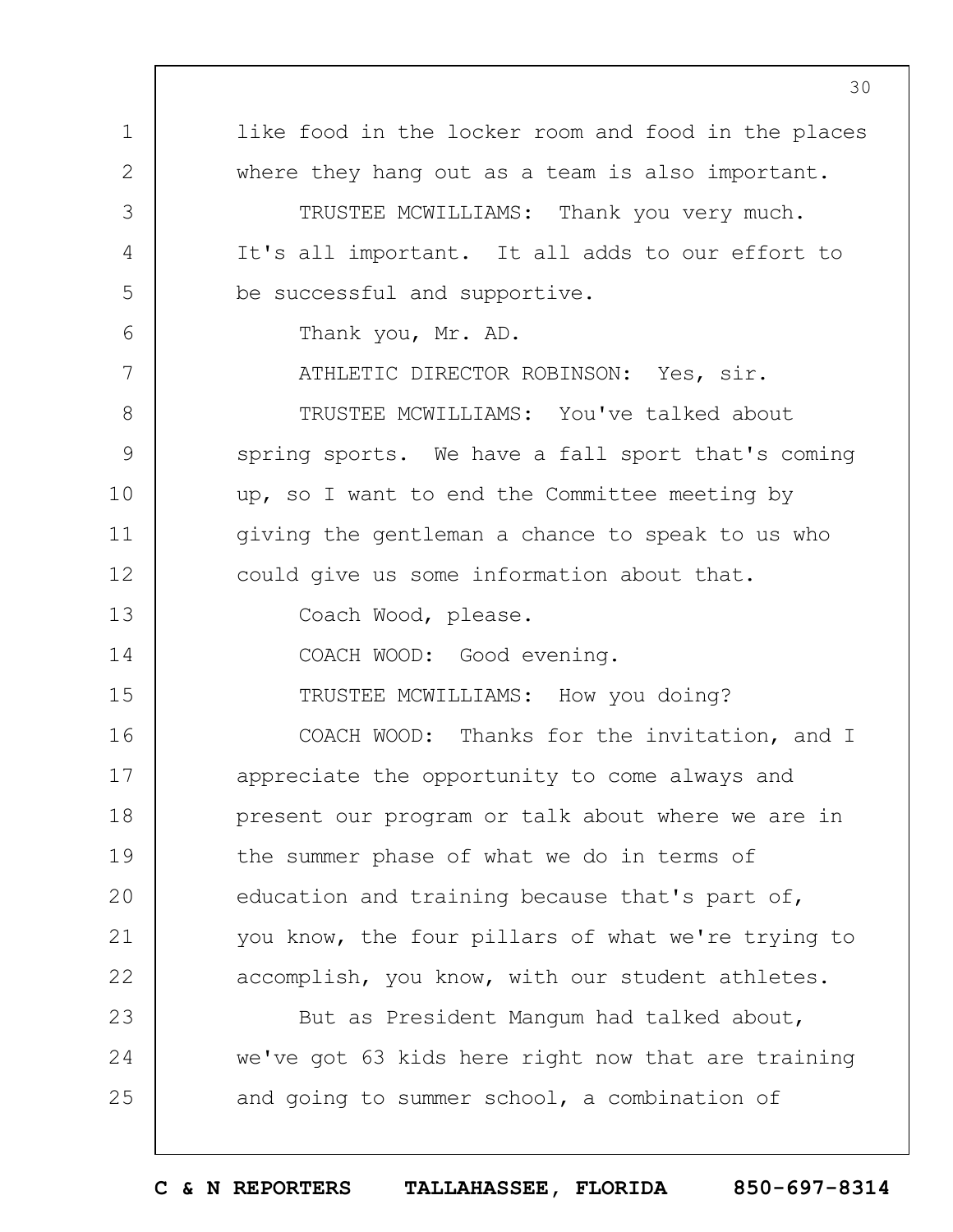A session and C session. B session won't start, obviously, until the 29th of June; and at that particular time, we'll anticipate 95 players here. Now hold on, all 95 of those guys are not scholarship players, but the majority of those guys are.

1

2

3

4

5

6

7

8

9

10

11

12

25

So we'll expect 95 players here, one for the 23rd orientation that will follow through with classes; and, also, we're allowed to train and have a six-week program at that point with our student athletes. But, also, it's mandatory that they also attend summer school during that particular time.

13 14 15 16 17 18 And so far our proposal and what we've been able to do is do three hours of summer school, some will take more than that. Our priority that way is: One, for fifth year guys who are trying to graduate because we're trying to, obviously, get those points.

19  $20$ 21 22 23 24 And then, also, for eligibility and seniors, because we've got about five or six kids who will graduate at the end of that season next year if they can take the hours this summer and be successful, which they will, and they graduate with a full load of 12 to 15 hours next fall.

But that's what we're doing right now, and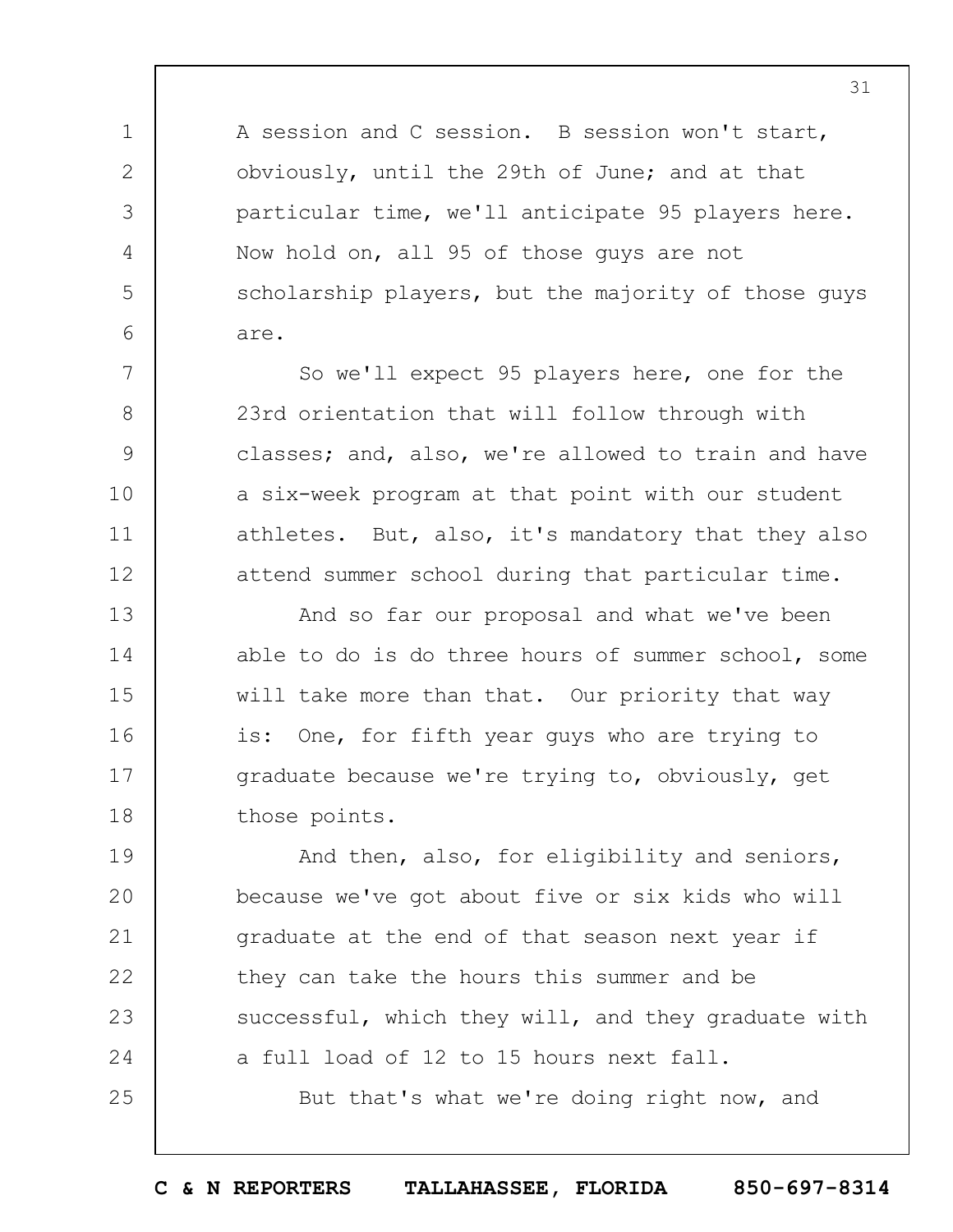we're really pleased with the progress, a lot of excitement within our football team. I think we're gaining a lot of momentum, good morale right now. We're trying to maintain that, obviously, with what we're doing with summer school.

1

2

3

4

5

6

7

8

9

10

11

12

13

14

15

16

17

25

But that's kind of where we are right now in a nutshell, and I guess the report would say -- or the state of the program is that we're in good shape right now from that standpoint.

You know, we have, you know, needs, of course, but every program at SCS, and BCS, for that matter, always do; we're always trying to get better.

So with that said, I know that that's what part of the conversation is here, and I applaud that obviously; and, hopefully, at the end of the day, or at the end of some of these sessions, we will have those solutions and keep moving forward.

18 19  $20$ 21 22 But I do appreciate all of the consideration you give to athletics in general, and football especially, and we'll hopefully see some of the results, fruits of that labor in the fall. So thank you.

23 24 TRUSTEE MCWILLIAMS: Thank you, sir; appreciate it.

Okay. Any other concerns or questions?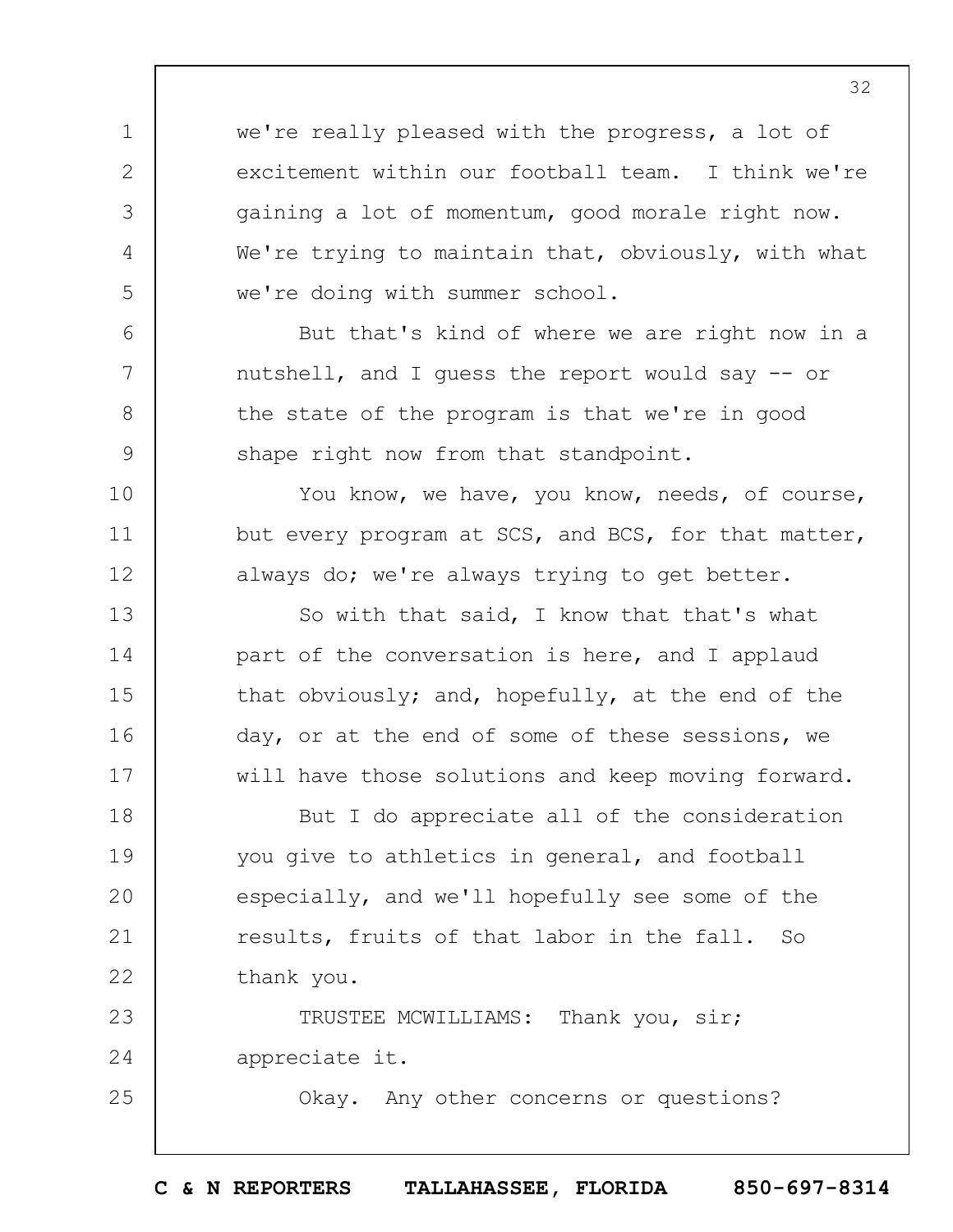(NO RESPONSE). TRUSTEE MCWILLIAMS: If none, then thank y'all for your attention. The meeting is adjourned. (WHEREUPON, THE SPECIAL COMMITTEE ON ATHLETICS WAS ADJOURNED).  $\star$   $\star$   $\star$   $\star$